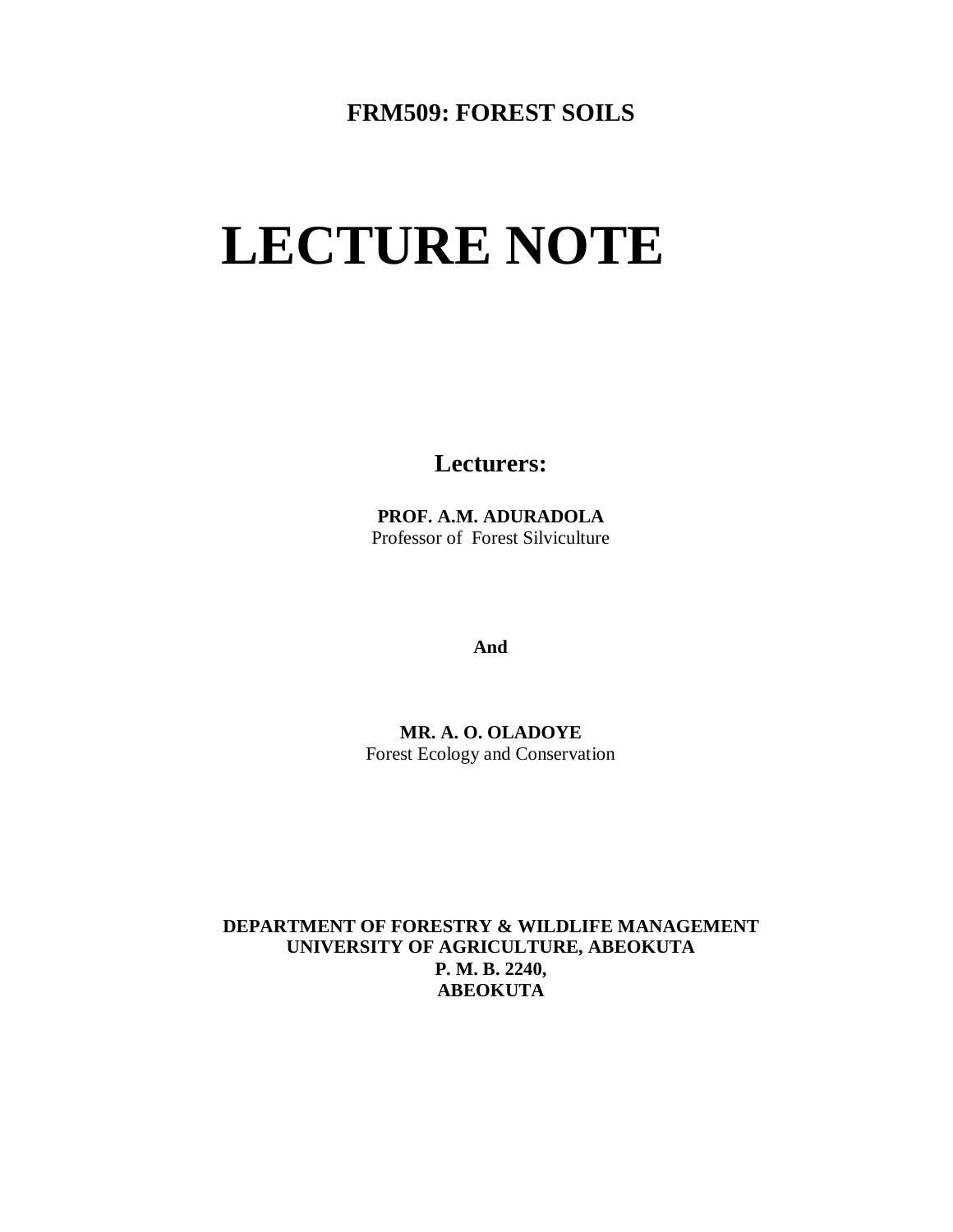#### **SOIL FACTOR IN FOREST PRODUCTNITY**

#### **INTRODUCTION**

Forest trees depend directly upon the soil for physical support, temperature moderation, nutrition and water but soil in forested area contribute in many other ways to both the lives of tree, associated plants, microbes, animals and human. However, the over whelming important of soil in the life and health of the forest has not been understood until recent years (Meeker, 1921).

Soil are critical to forest productivity and provide 24 of the 26 element required by plants and animals (excluding carbon and oxygen). Soils are important not only because of their immediate effect on the productivity of plants and animals, but also because they are the storehouse that supports future forest (Amaranth's, M.P. et al, 1990).

Forest soils are composed of an assortment of material and organism that when viewed in whole function as a living ecosystem. This ecosystem performs several key functions that are essential to healthy forest ecosystem. The soil ecosystem helps to:

(i) Sustain biological nativity, diversity, and productivity by providing habitants for plants, animals and other organisms.

(ii) Regulate water flow

- (iii) Filter, buffer, mobilize and detoxify potential pollutants
- (iv) Store and cycle nutrients
- (v) Provide structure support for plants

The maintenance of these soil functions requires careful consideration of the entire soil ecosystem; soil floral and commodities, which are composed of bacteria, fungi, protozoa, nematodes,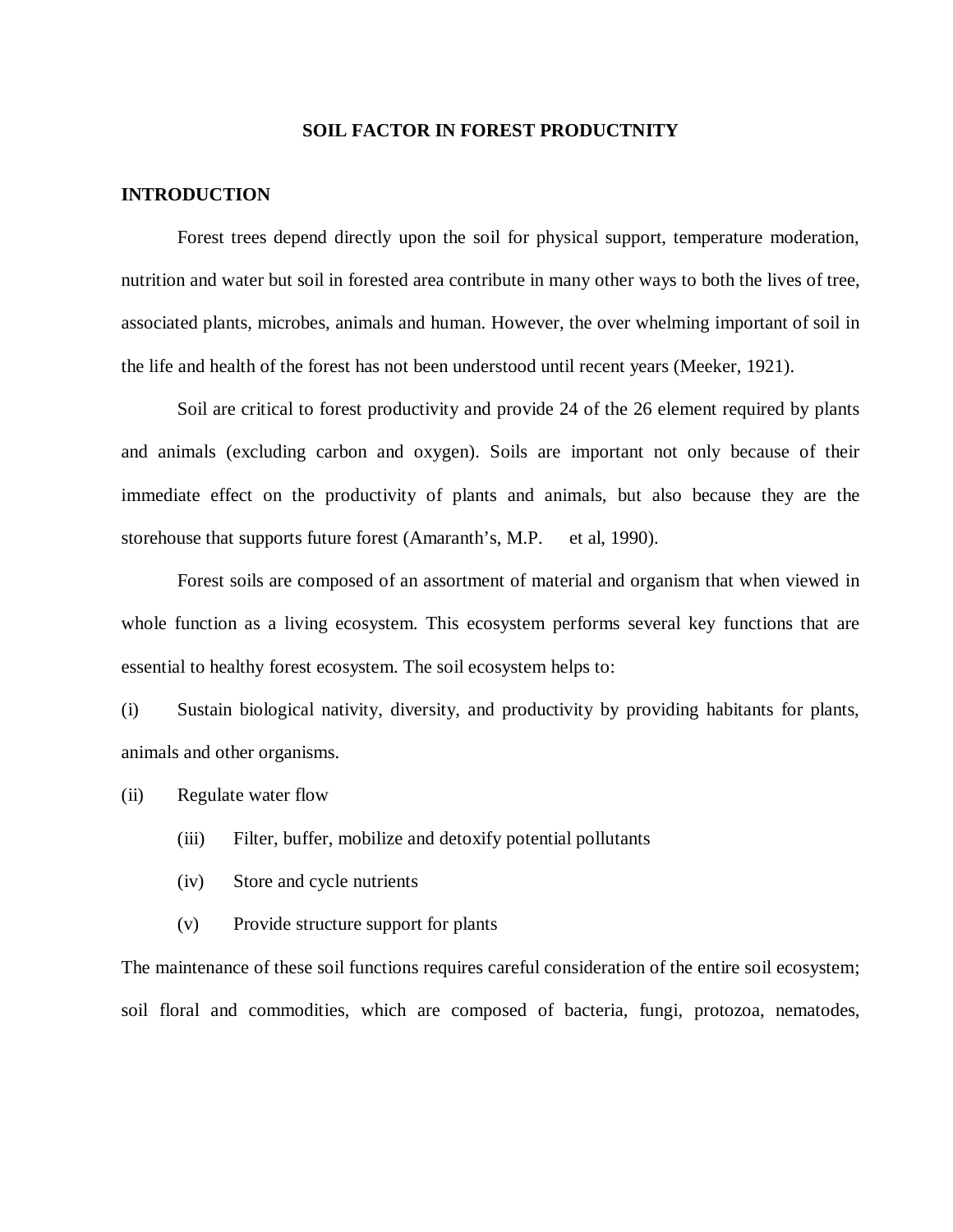anthropoids, earthworm's insect small vertebrates and plants. As well as the physical and chemical properties of the soil (Atzet, T. et al, 1990).

Soil quality is the most important factor in forest productivity. Soil will determine which tree species yields the greatest timber volume, the tinker of harvest and ultimately the investment of landowner must make to yield and acceptable economic return from forest (Fox, T.R et al, 1995).

Soil vary greatly in their ability to produce merchantable volumes of pulpwood, sawn timber, veneer, poles piling or other wood products in a reasonable period of time. In order determine forest productivity, forest productivity, a forest must be aware of soil factors that affect forest production (Miller, M.H. et al 1990).

The collective influence of soil factor will determine the total height to which dominant trees of given specie will grow at a given site of some index age and this is known as site index.

Soil, in concert with climate, is of primary importance in determining in the potential for forest to present in a particular area as the potential productivity or growth rates of those forests. Soil supplies many of the growth requirements, including water and nutrients (Bal mew, W.E. 1978).

In addition, soil offers a support medium for growing trees and a buffer extreme of temperature. Therefore, all soil properties which relate to any of these are important to tree growth (Coiled, T.S. 1952). These are commonly expressed as physical, chemical and biological properties. Water available is one of the primary controlling factors for the presence of trees as well as vigor and growth rates. The problem with water on most forest area is that there is either too little or too much (Stone, E, 1973).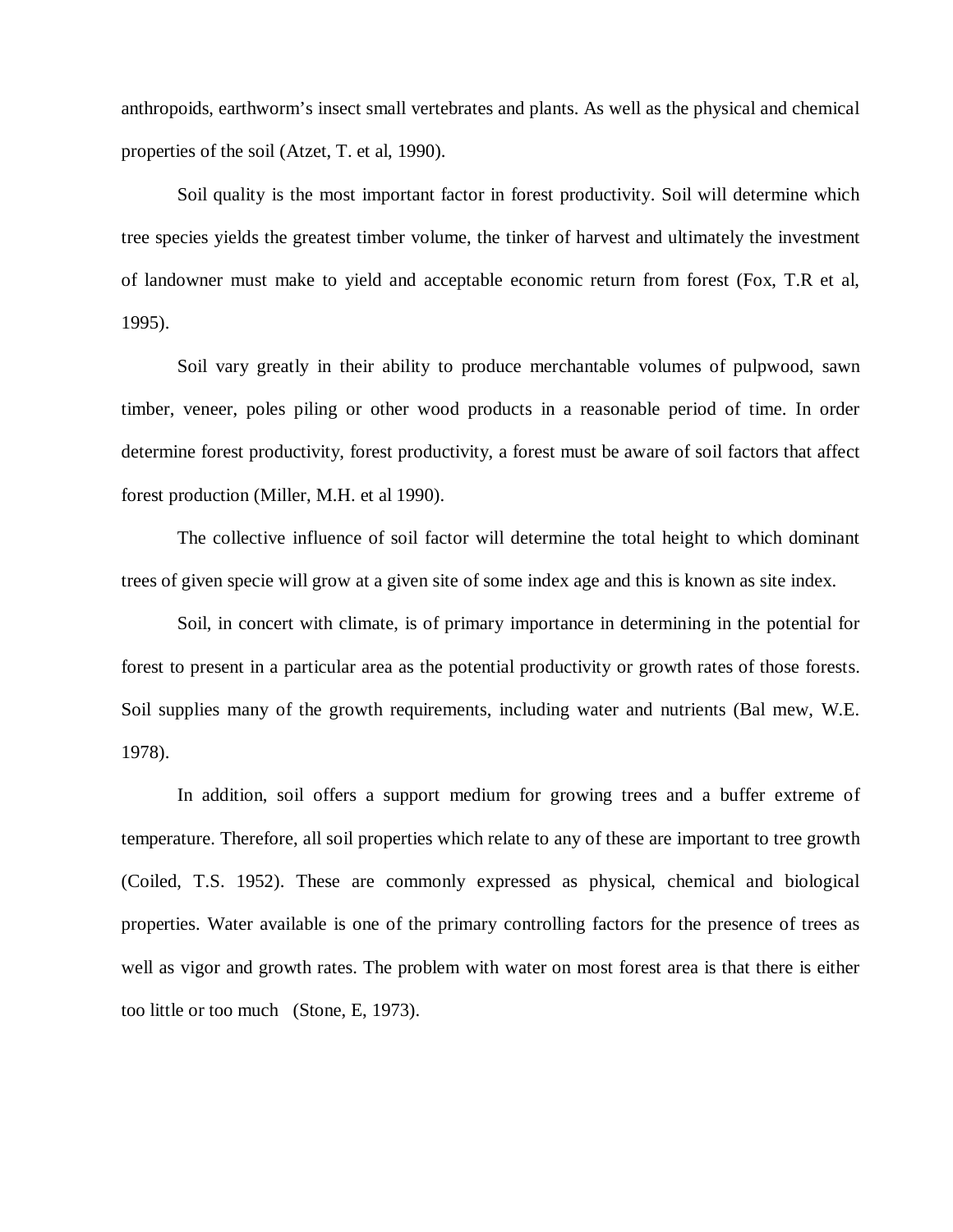Other soil factors which affect forest productivity include:

#### 1. **Compaction**

Forest soil is a mixture of mineral particle, air water, living and dead organic matter, and nutrients. Surprisingly, only about half of contents of soil is solids, the rest is pre space containing air water. Soil is compacted when the area between soil particles and clods are pushed closer together, thereby reducing pore space. Soil porosity influences forest productivity directly by influencing the movement of eater and oxygen into the soil and the penetration, growth and distribution of roots (Adams, P.W. 1983).

Soil is most easily compacted when machinery applies ground pressure and aeration to the soil during forest harvest operation and mechanical site preparation (Froehlich, H.A. 1979). The resultant packing of mineral particles reduces the pore pace for root growth, soil drainage, and aeration and can reduce forest productivity for decades.

Compaction also greatly increases the risk of erosion problems. Water movement into and throat a compacted soil is reduced, which increases the risk of water run-off across the soil surface. Concentrated run-off can move soil particles off-site, decrease water quality and damage fish habitat.

#### **2. Soil Fertility**

Soil fertility is determined by the amount and available of nutrients at a given site. Most available nutrients are in the surface organic litter and the upper mineral layer of soil. Erosion, severe fire, and mechani9cal operations can displace some of this layer and result in the loss of nutrients and productivity (Atzet et al 1990; Grier 1975).

Soil is full of beneficial soil organisms profoundly affecting productivity; for example, mycorrhizal fungi and nitrogen-fixing organisms change atmo0spheric nitrogen into chemical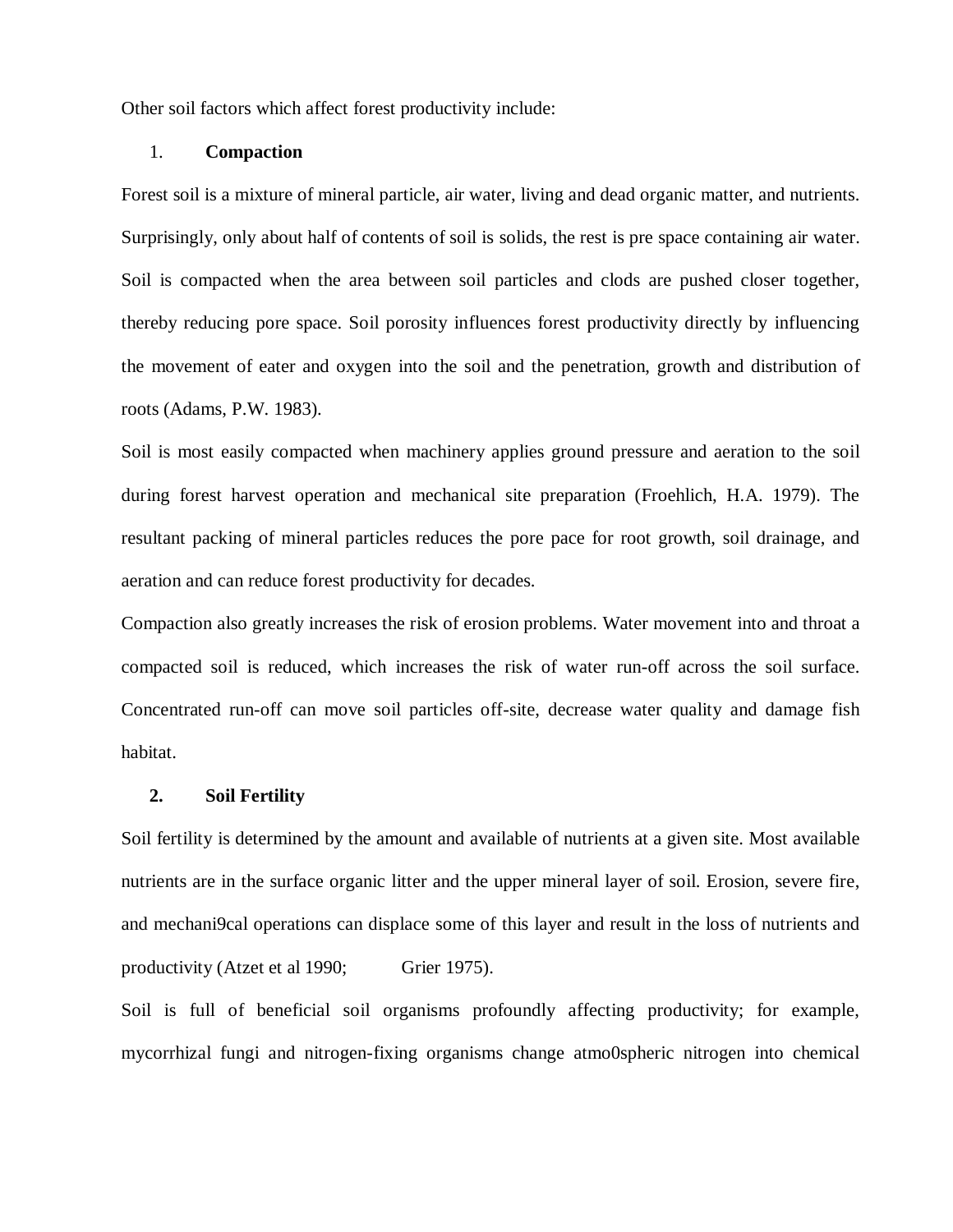from useable by plants. These organisms capture and take in nutrients and water, protect roots against diseases, and promote soil structure. Severe disturbance, such as intense fire or the piling and removing of surface organic matter, can reduce or eliminate beneficial soil organisms (Amaranths et al, 1990).

#### **3. Harvesting**

Harvesting activities can have long term adverse effect productivity when improperly applied. Main roads, skids roads, and landing can reduce soil productivity by:

- (a) Scalping (removing vegetation including the roots near the surface and displacement of organic and upper mineral soil layers.
- (b) Ensuring space that could grow tree and other plants.
- (c) Compacting by heavy equipment or dragging of logs
- (d) Exposure of infertile sub-soil
- (e) Channeling water and causing erosion

Significant growth reductions can result from both thinning and final harvest operations and last for decades (Froehlich, 1979). Highly disturbed surfaces are the primary cause of soil and water impaction on forest by reducing tree stocking and growth.

Other soil factors which affect forest productivity and site include:

(i) Top soil depth: it is the depth of the uppermost soil layer and is a critical factor affecting tree growth.

Top soil is highest inorganic matter and nutrients, is usually well aerated and drained, and allows maximum root growth and root penetration.

(ii) Soil texture: the proportion of sand, silt and clay in the topsoil and sub-soil layer is called texture. Sandy soils are normally well drained and often lack nutrients leaching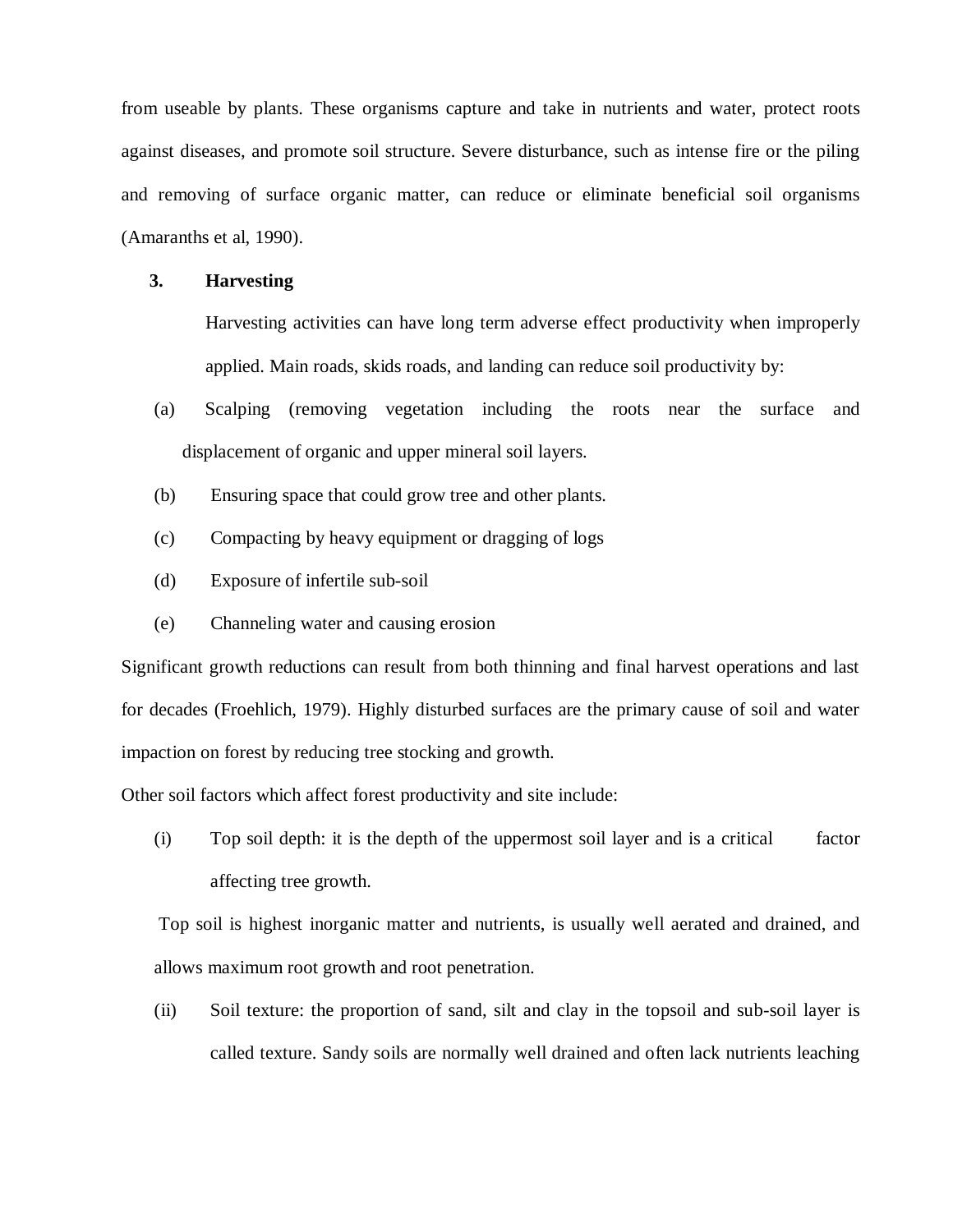loss. At the other end of the spectrum are the pure clay soil comprised of very small, soil particles.

- (iii) Sub-soil Consistence Class: Consistency of the sub-soil layer is another important factor of soil in forest productivity. The combination of soil-sized particles and the physical and chemical properties of each individual particle type in a given soil determine the soil consistence class.
- (iv) Limiting Layers: A layer which restricts the downward penetration of a tree root system will reduce tree growth in direct relation to the depth of layer. In some instances, a limiting layer may increase site productivity. Such as on sandy soil where the layer may retard leaching of nutrients and increase available moisture.

Soil factor in forest productivity could be classified as:

- (a) Effect of soil on plantation
- (b) Effect of soil on germination
- (c) Effect of soil on seedlings
- (d) Effect of soil on High forest productivity
- (e) Effect of soil on plantation.

#### **(v) EFFORTS TO SOIL ON PLANTATION DEVELOPMENT**

Extensive plantations of *Gmelina arborea* Roxb and Tectona grandis L.F. (TEAK) have been established in Nigeria for the production of pulpwood and timber. These plantations were established to replace natural forests. Although, most of the first rotation stands are healthy, changes in soil micro floral and consequences of such change on long term site productivity are little known. Observations from other religions have shown that whatever the natural forest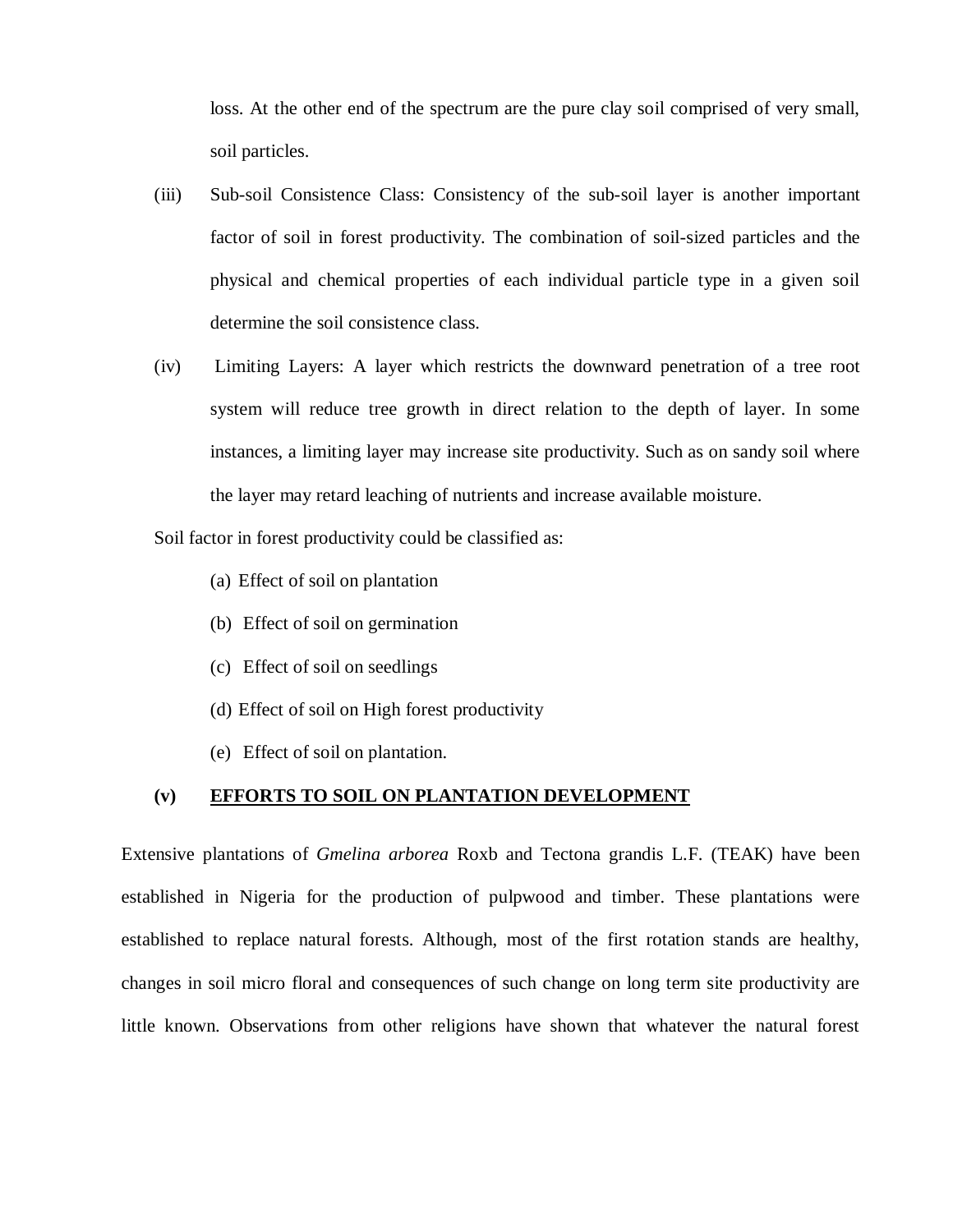'consisting of heterogeneous plant population is converted to monoculture plantations, the microbial population is also affected (Lane and Witicher 1967; Lane, 1975). Dommevgues (1979) observed that in tropical soils, most microbial life is located on or around the root system of the plant (rhisopere).

An experiment carried out by M.A. Amakiri and E.E. Okoegwale of the Department of Forest Resources Management, University of Ibadan gave the following physical and chemical characteristics of soil collected from teak plantation, Gmelina plantation and Natural forest at Gambari. Forest resources located at 07o10'N, 03o52'E, about 20km south of Ibadan.

Table 1

| Plant cover          | Field    | PH             | Organic  | <b>Total N</b> | Available p | Exchangeable K |      |      |
|----------------------|----------|----------------|----------|----------------|-------------|----------------|------|------|
|                      | capacity |                | Matter % | %              | Ppm         | Ca             | Mg   |      |
|                      | $\%$     |                |          |                |             | Mg/100g        |      |      |
|                      |          |                |          |                |             |                |      |      |
| Teak                 | 39.7     | 6.3            | 2.6      | 0.12           | 6.6         | 0.22           | 39.2 | 5.7  |
| Gmelina              | 40.9     | 6.6            | 4.0      | 0.16           | 5.5         | 0.17           | 46.8 | 5.2  |
| Natural forest       | 45.9     | 6.6            | 4.0      | 0.19           | 4.6         | 0.15           | 50.4 | 4.6  |
| Standard error $\pm$ |          | $\overline{0}$ | 0.28     | 0.01           | 0.33        | 0.01           | 1.9  | 0.18 |

Available phosphorous (p) determined after extraction with Bray and knite phosphorous extractant

 $(0.03 N - NI14F + 0.1 N - IICI).$ 

Source: Department of Forest Resources Management, University of Ibadan.

Table 1 above shows physical and chemical characteristics of soils collected from three experimental sites. The soil under teak has the lowest organic matter, total nitrogen and exchangeable calcium. The values were 2.8%, 0.12% and 39.2 meg/100g soil respectively. Gmelina soil generally had middle values between teak and the natural forest. The natural forest has the highest organic matter, total nitrogen and calcium (50.4meg/100g soil). The experiment further review that teak soil has the lowest population of microflora (bacting, fungi and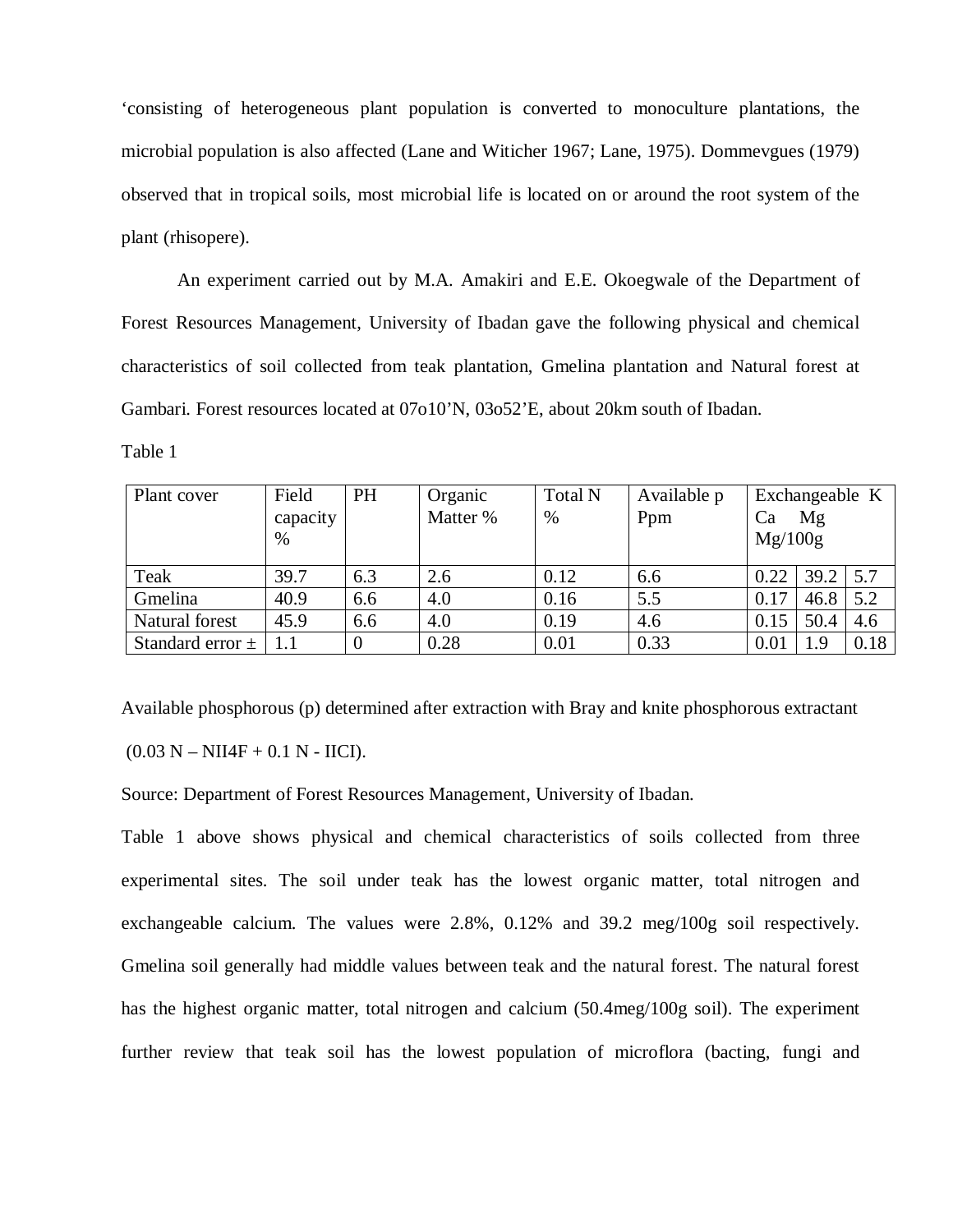actinomycetess). The natural forest also had significantly the higher population o0f bacteria and fungi. Actinomycetess were most abundant in Gmelina soil. The experiment further showed that bacteria population was significantly correlated with Nitrogen (N), phosphorous (p) and calcium (Ca). Actinomycetess counts was significantly correlated with Phosphorous (p), calcium (Ca) and Organic matter while fungi population was also positively correlated with Nitrogen (N), Phosphorous (p), Calcium (Ca) and organic matter although not significantly. It could be inferred from the experiments above that soil under plantation experience reduction of some chemical properties and a decrease in soil micro flora population consequently leading to decrease productivity of such plantation if the best soil management system is not adopted e.g. for efficient microbial number and activities of teak Gmelina plantations, the introduction of shade tolerant annuals rich in calcium and Nitrogen and which are easily established under such plantations would be an advantage.

#### **(vi) EFFECTS OF SOIL ON GERMINATION**

The effects of soil on seedling emergence and germination could be assessed under the effect of soil ammonium concentrations and asmotic presence non seedling emergence.

It has been established that with ammonium toxicity  $(1, 2, 4, 8)$  and asmotic pressure  $(3, 5, 9)$ exerted by a fertilizer can affects the germination of seed and crop establishment (Bennett A, C. And Adams, F. 1969). It is not possible to distinguish the absolute effect of ammonia toxicity from the osmotic effect because the ammonium from which the ammonia is generated from the soil solution also creates an osmotic pressure. In compound fertilizers containing ammonium, the effects of ammonium toxicity and osmotic pressure combine to affect germination and establishment.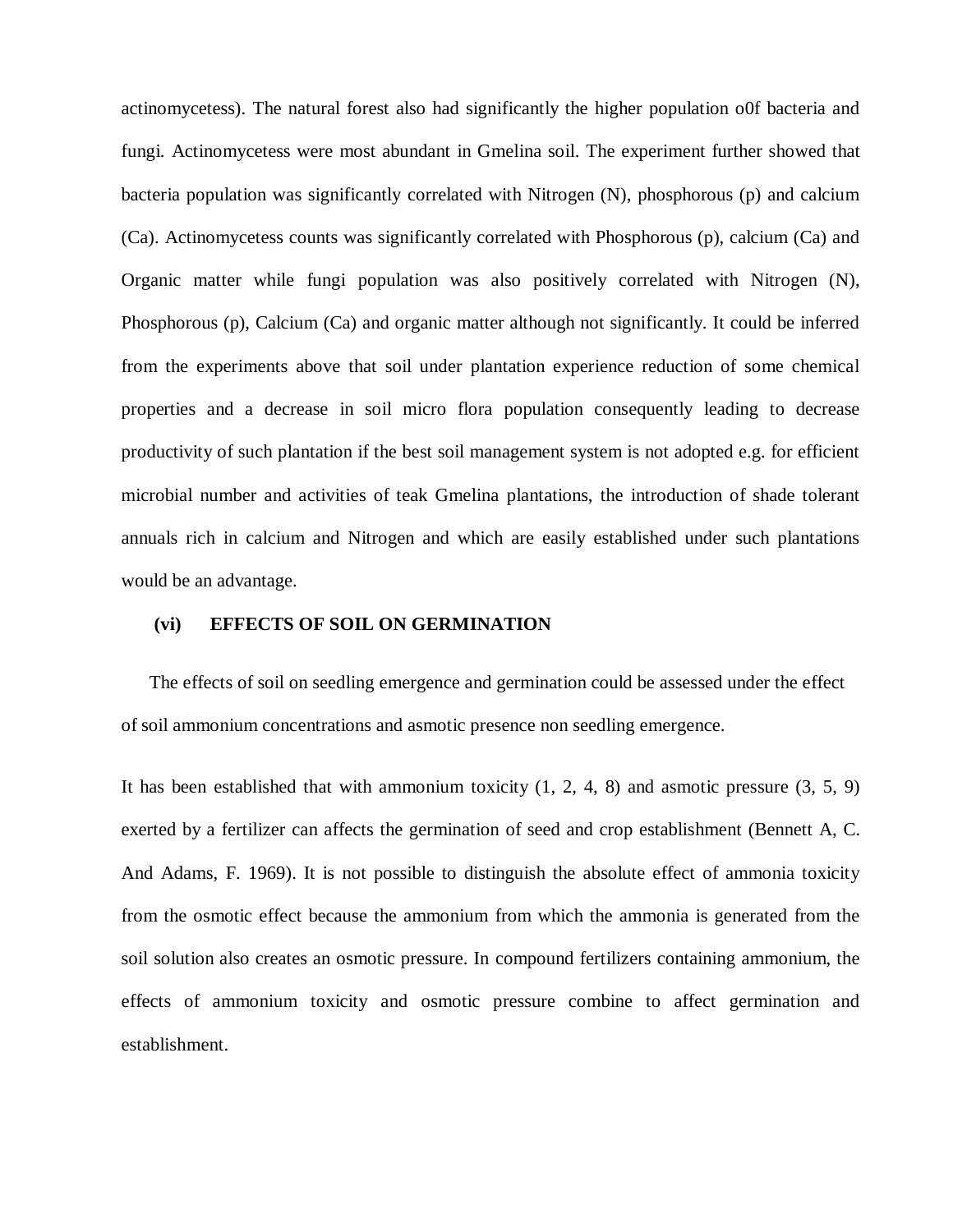However, the effects of ammonium toxicity and osmotic pressure varies from different species (Woodstock, L.W and lsao, H. 1986)

The rate of emergence of seeds after sowing can be a significance factor in the performance of crops. Slow emergence can expose germination seeds not seedlings to greater risk of disease, insect attack and moisture stress. Increase in osmotic pressure alone can significantly increase emergence time and the effect is species dependent (Dubetz et al, 1959).

Other factors of soil which affects germination include soil texture which is the proportion of sand, silt and clay in the topsoil and subsoil layer. *Tecton grandis* seeds require soil rich in nutrient e.g. a mixture of sandy and clay soils alone, they will not survive because sandy soil often lack nutrients due to constant leaching loss.

Another factor is the depth of the top soil which is the depth of the uppermost soil layer. It is a critical factor affecting germination of seeds. Top soil is higher in organic nutrients and matter, is usually well aerated and drained, and allows median root growth and root penetration.

#### **(vii) EFFECTS OF SOIL ON SEEDLINGS**

The soil factor which affects seedlings deals with the uptake and transfer of nutrients from the soil to the seedlings. Nutrients are transferred mainly through the roots and the soil supplies 24 out of the 26 elements needed by tree seedlings. When a nutrient is deficient in soil solution, the central root parameter controlling its uptake is surface area. Hyphae of mycorrhizal fungi have the potential to greatly increase the absorbing area of the root. For example, Rousseau et al (1994) found that while extrametrical mycelia (aggregates of hyphae) accounted for less than 20% of the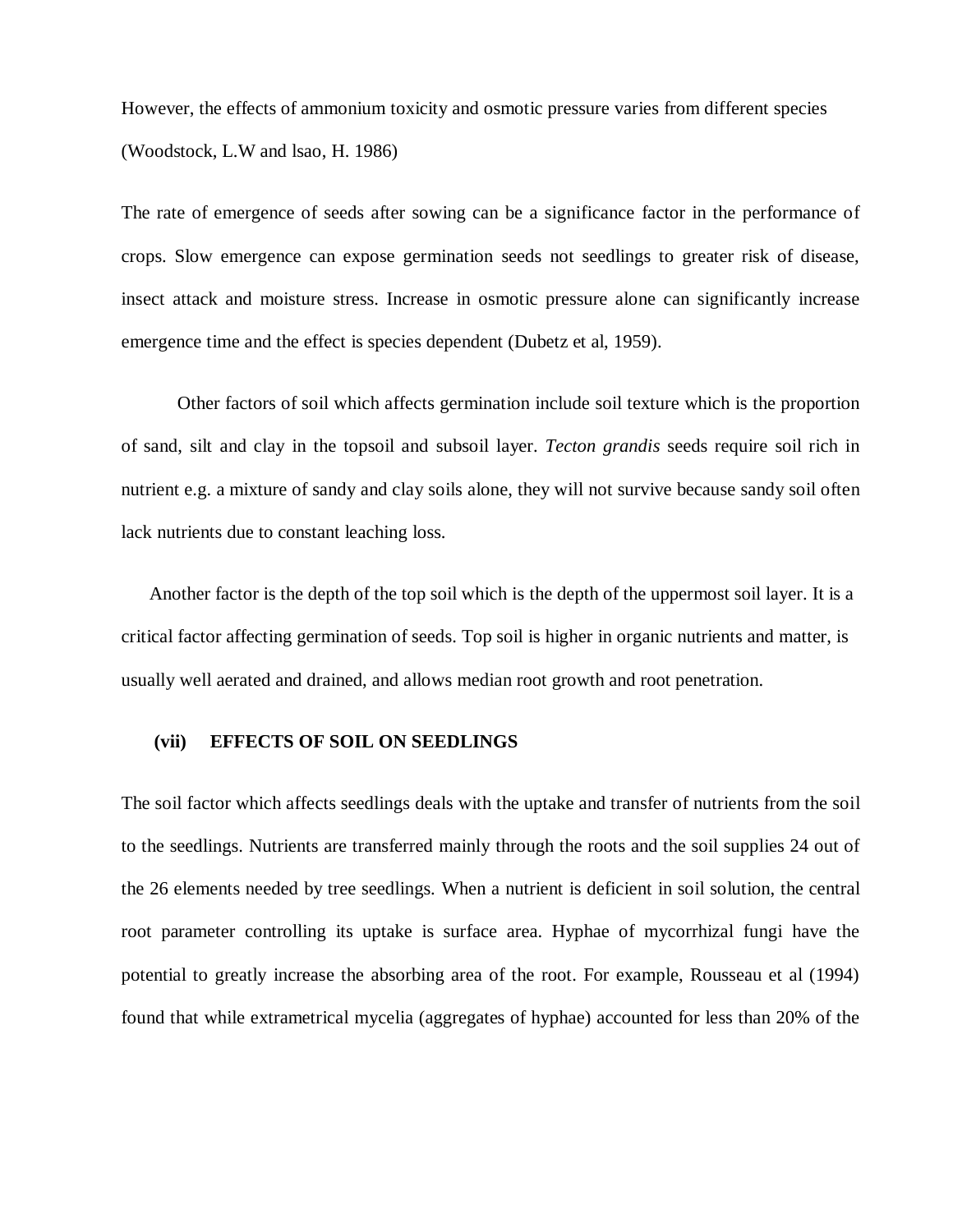total nutrient absorbing surface mass, they contributed neatly 80% of the absorbing surface area of pine seedlings. It is also important to consider the distribution and function of extrametrical Hyphae (Sylvia, D.M. 1990). If the mycorrhizal is to be effective in nutrient up-take, the Hyphae must be distributed beyond the nutrient depletion zone that develops around the root. A nutrient depletion zone develops when nutrients are removed from the sol solution more rapidly than they can be replaced by diffusion. For a poorly mobile ion such as phosphate, a sharp and narrow depletion zone develops close to the root. Hyphae can neatly bridge the depletion zone and root can grow into soil with an adequate supply of phosphorous (Miller, R.M and J.D Jastrow, 1992). Uptake of micronutrients such as zinc and copper is also improved by mycorrhizal because these elements are also diffusion limited in many soils. For more mobile nutrients such as nitrates, the depletion zone is wide and it is less likely that Hyphae grow extensively into the zone that is not influenced by the root alone. Another factor contributing to the effective absorption of nutrient by mycorrhizal is their narrow diameter relative to roots. The steepness of the diffusion gradient for a nutrient is inversely related to the radius of the absorbing unit. Therefore, the soil solution should be less depleted at the surface of a narrow absorbing unit such as Hyphae. Furthermore, narrow Hyphae can grow into small soil pores inaccessible to roots or even root hairs (Sylvia D.M 1994).

Another advantage attributed to mycorrhizal fungi is access to pools of phosphorus not readily available to the plant. One mechanism for this recess is the physiochemical release of inorganic and organic phosphorous by organic seeds through the action of low molecular weight organic onions such as oxalate which can (Fox et al, 1990) (i) replace phosphorous sorbed at metal hydroxide surfaces through ligand exchange reactions. (ii) Dissolve metal oxide surfaces that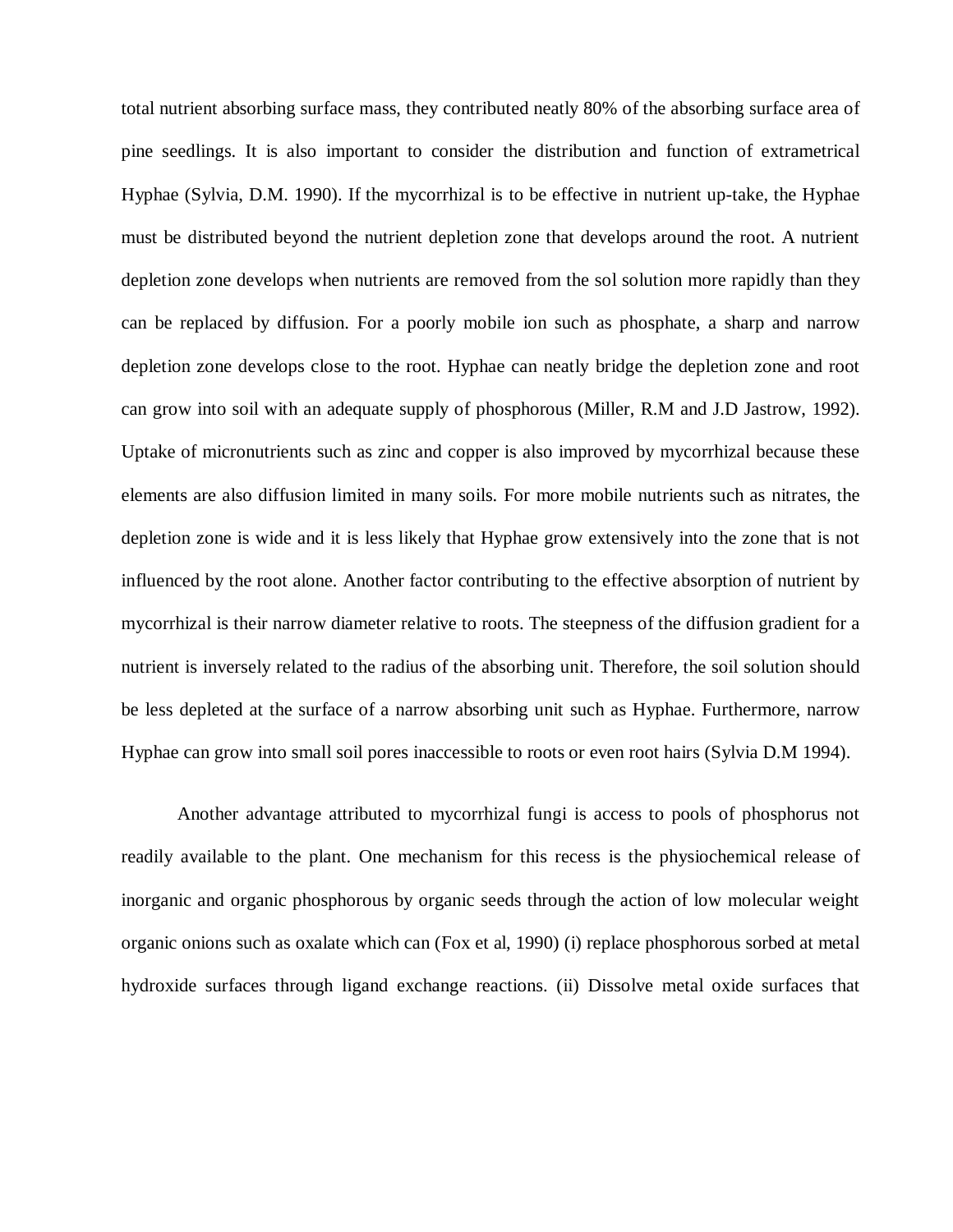sorbs phosphorous and (iii) complex metals in solution and thus prevents precipitation of metal phosphate.

Assuming that the major benefits of the mycorrhizal symbiosis are improved phosphorous uptake, the management of mycorrhizal fungi will be most critical when soil phosphorous is limiting.

Many tropical soils fix phosphorous and proper mycorrhization of plant is essential to obtain adequate phosphorous nutrition (Haussling, M. And H. Marschner, 1989).

Another factor to consider is the interaction of water stress with nutrient availability. A soil dry, phosphorous may become limiting even in soils that tests high in available phosphorous.

#### **(viii) EFFECTS OF SOIL ON THE PRODUCTIVITY OF HIGH FOREST**

Soil is a unique and complex bend of minerals, living organisms and the organic products of organisms. It provides habitat of physical support as well as sustenance for teeming array of creatures from bacteria and fungi, termites, earthworms and plants. The soil and its living community store and cycle nutrients, regulate water flows, and also filter, buffer, degrade, immobilize, or detoxify myriad organic and inorganic materials (USDA NRCS, 1996)

High forest consists of diverse species of trees which require different soil factors for optimum growth. Soils under high forest perform three critical ecological functions. One is nutrient cycling, a process carried out by invertebrates and microbes that decompose dead organic matters and release until plants nutrients such as nitrogen and phosphorous for re use. This activity accounts for majority of nutrients taken up by plant in high forests, second, they enable the forest to maintain some productivity (tree growth) during periods of shortage especially drought. Third,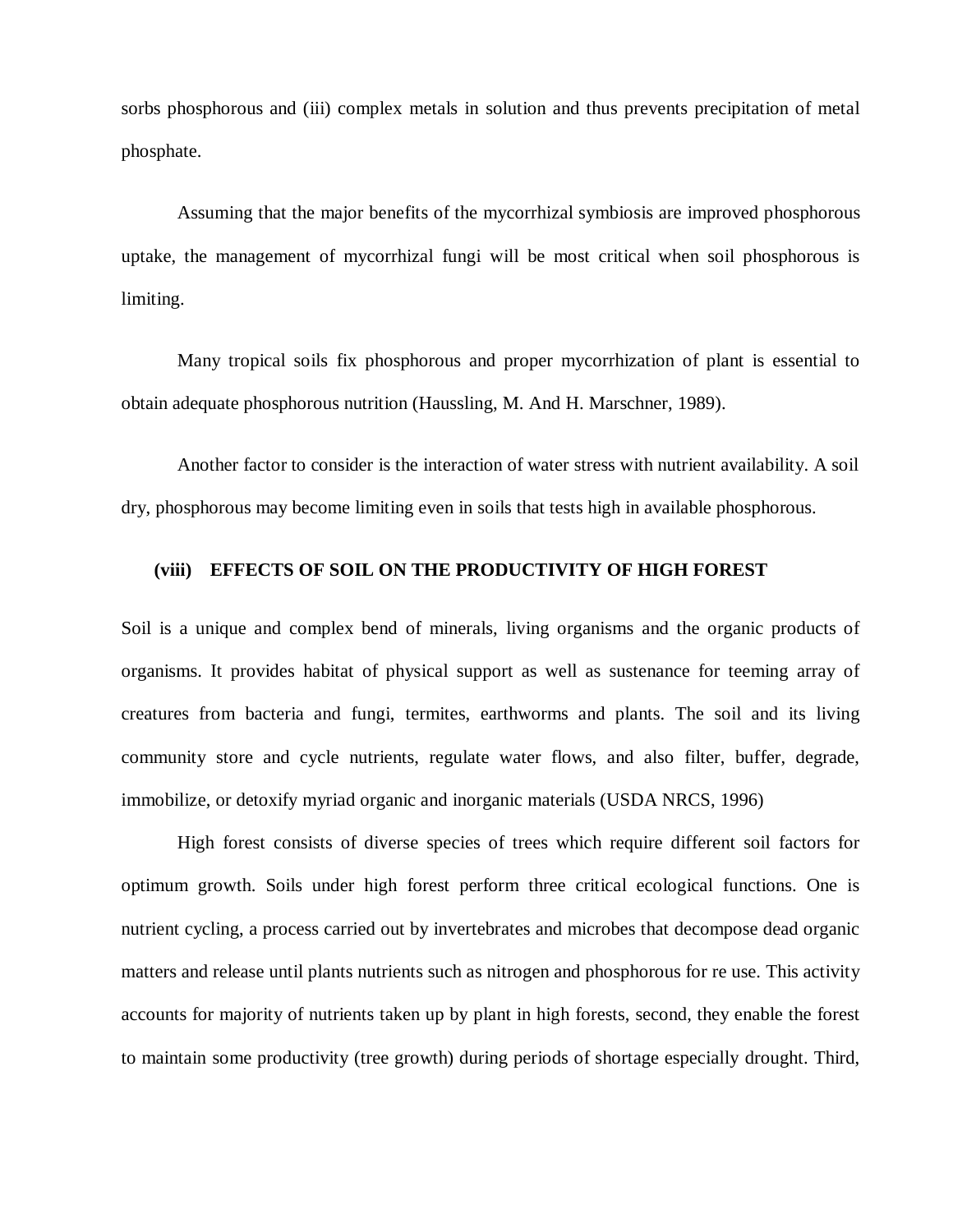soils are capable of retaining fertility and thereby facilitating plant recovery following disturbance such as fire and timber harvesting. The latter capability quickly degrades. However, when plant cover is removed and the soil is left bare (Perry, 1989).

Other factors of soil which significantly affects high forest productivity include soil structure and organic matter. A significant concern in the effects of soil on high forest productivity is in assuring the replenishment of surface and soil organic matters ad avoiding compaction of the soil (Powers et al, 1990).soil organic matter include highly decomposed material called humus, decomposed leaf and other detritus, and large woody debris such as branches and stems. This organic materials stores nutrients and water and supplies the carbon to nourish the myriad below the ground organisms, many of which performs the critical tasks of releasing the mineral nutrients necessary for continued plant growth. As long as plant community regrow region vigorously afters timber harvesting, losses of soil carbon derived from fine litter will be replenished. Regrowth actually depends on the status of soil nutrients, soil carbon, and soil biology after harvest from high forest. Components of soil carbon is replenished by leaving large woody debris, especially tree stems on forest sites after harvesting (Harmon et al, 1986)

Further more a major factor of soil in high forest productivity is maintenance of pools of essential plant nutrients and assuring that they are steadily available in forms the trees can use undisturbed forest seldom experience significant losses of nutrient stocks.

Nitrogen as been considered the most important nutrient limiting growth until recently and majority of resources has focused on nitrogen losses associated with timber harvest and site preparation (Johnson 1992). Losses from harvested site take three forms: removal of nitrogen contained in harvested woods, nitrogen leached and aerated from disturbed soil, and nitrogen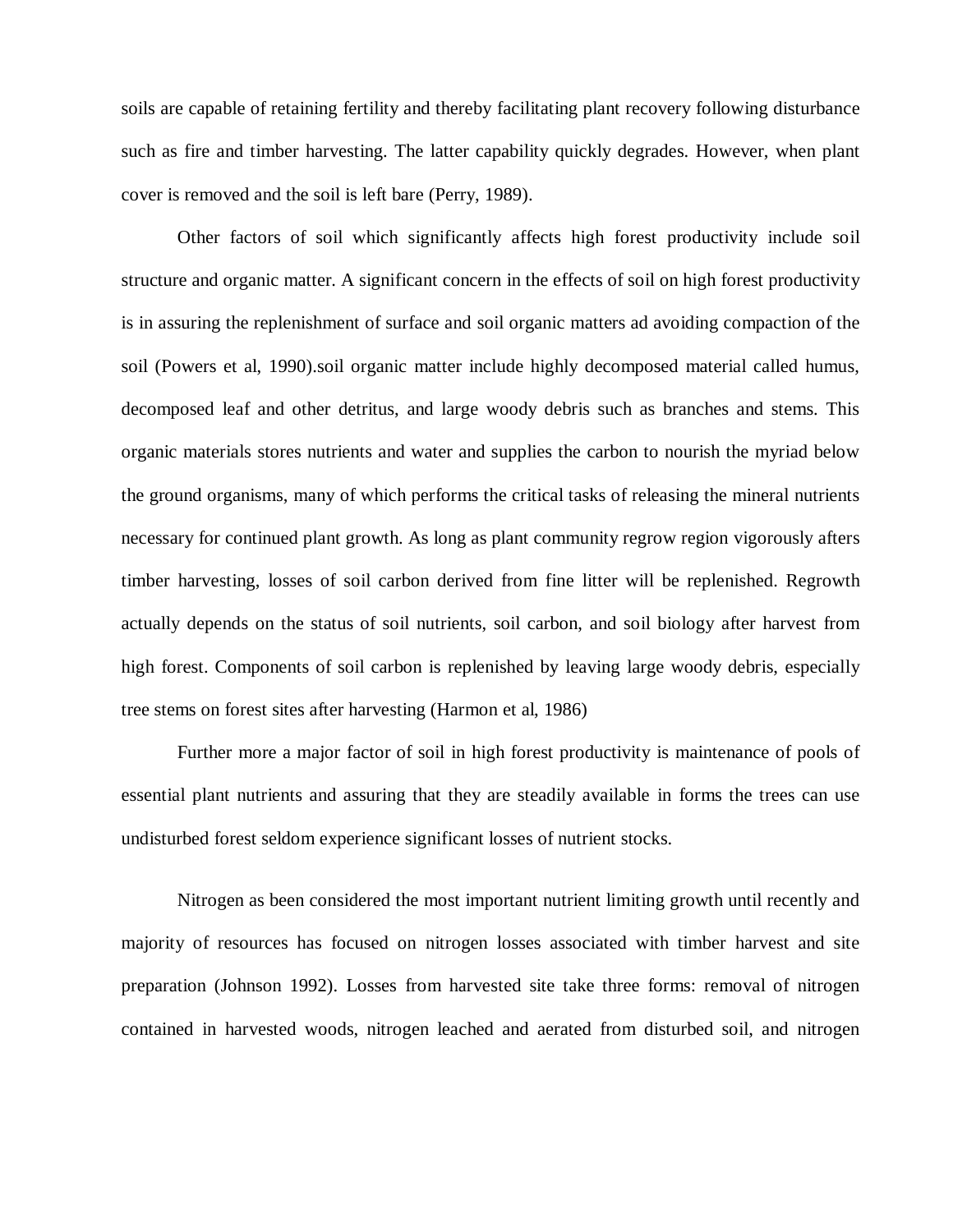volatilized and lost to the atmosphere during slash burning. The extent and impact of their losses vary depending on site-specific factor such as nitrogen availability in the soil and climate also management practices (Cole1995). In Nitrogen-poor forests, losses in wood removal and slash burning far exist those in leaching, while in more Nitrogen rich forests, leaching losses can be quite high. Forest ecosystem with higher level of nitrogen mineralization (release of nitrogen from decomposing soil organic matter) have been shown to exhibit higher rates of nitrates production and loss, and those losses are fur her increased by the removal of trees and corresponding elimination of nitrogen uptake by the trees (Hornbeck et al, 1996).

#### **CONCLUSION**

It can be observed from the seminar paper that soil contributed in no little way to the productivity of forests world-wide and it effects can not be over emphasized. In order to meet diverse and changing demands for the goods and services that forest provides, the forest must be viewed as a complex ecosystem and research towards better functioning of the forest components must be immense.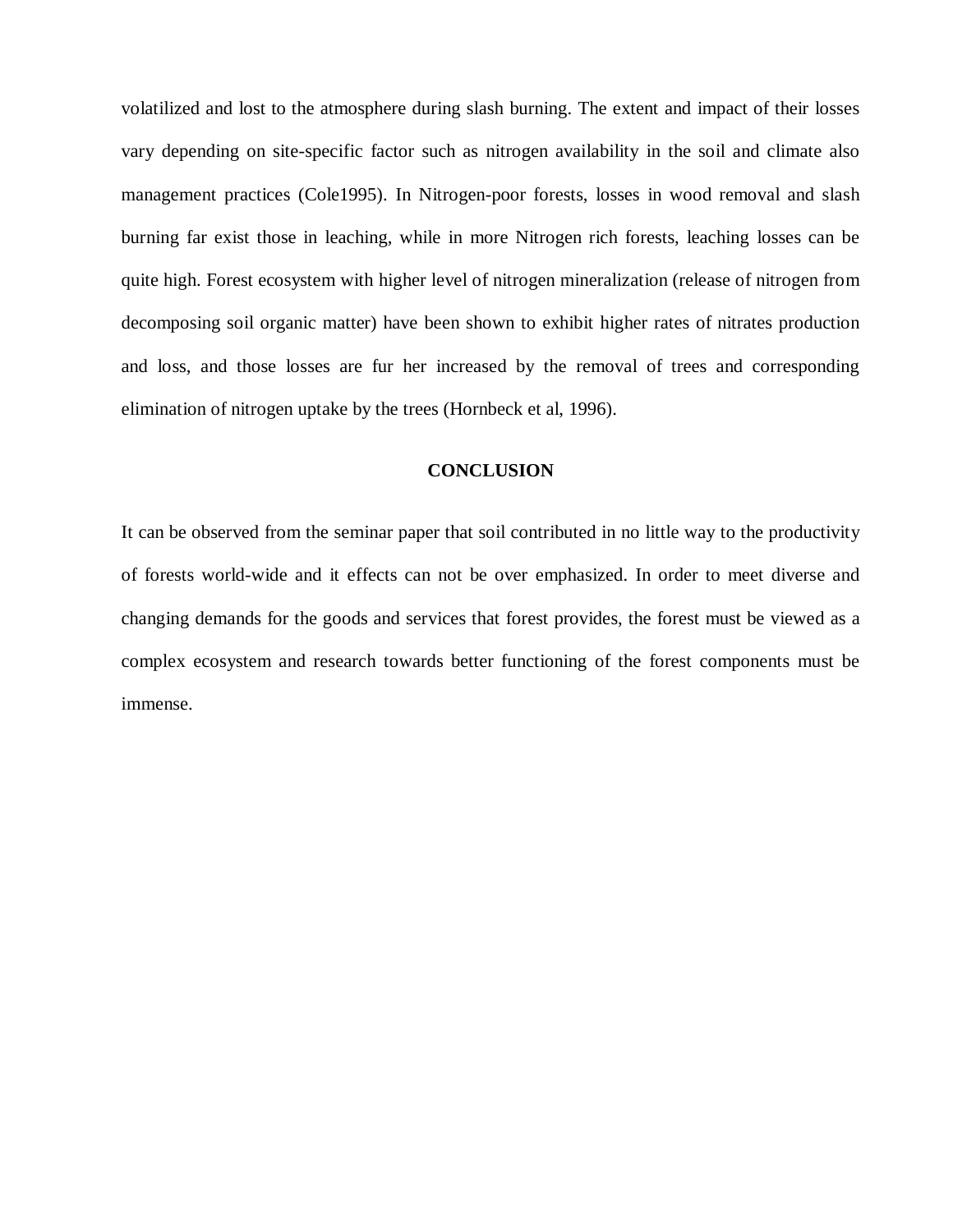## THE EFFECT OF FIRE ON FOREST SOILS

The effect of forest fires on the physical, chemical and biological properties of soils are directly related to the severity of the farm. The intensity and duration of soil treating by prescribed fires, such as those used for hazard reduction, are significantly less than those generated by slash burning or wild fires and consequently, the effects of controlled burning on soil properties are generally less than the effect of hot wild fires.

#### EFFECT ON SOIL PHISICAL PROPERTIES

**Soil temperature:** changes in the temperature at different dept in soils as a result of burning are functions of thermal conductivity of the soil and the temperature duration of the fire.

Highest temperature observed 2.5cm below the surfaces was  $66^{\circ}$ C.while temperature of 100<sup>°</sup>C. were not common below 10cm,50 $\degree$ C was occasionally recorded at depths of more than 39cm soil temperature following a burn are influenced by the alteration in the insulating capacity of the liter larger and heat absorption pattern of the surface layer as a result of a dark ash deposit.

Forest floor material acts as an insulator against soil temperature and soil moisture charges and the removal of this materials expresses the mineral soil to the various of whether.

The darker surface of a turgid site effectively also be solar radiation.

Consequently, the surface layers of soil in burned sites are warmer than those of unburned sites.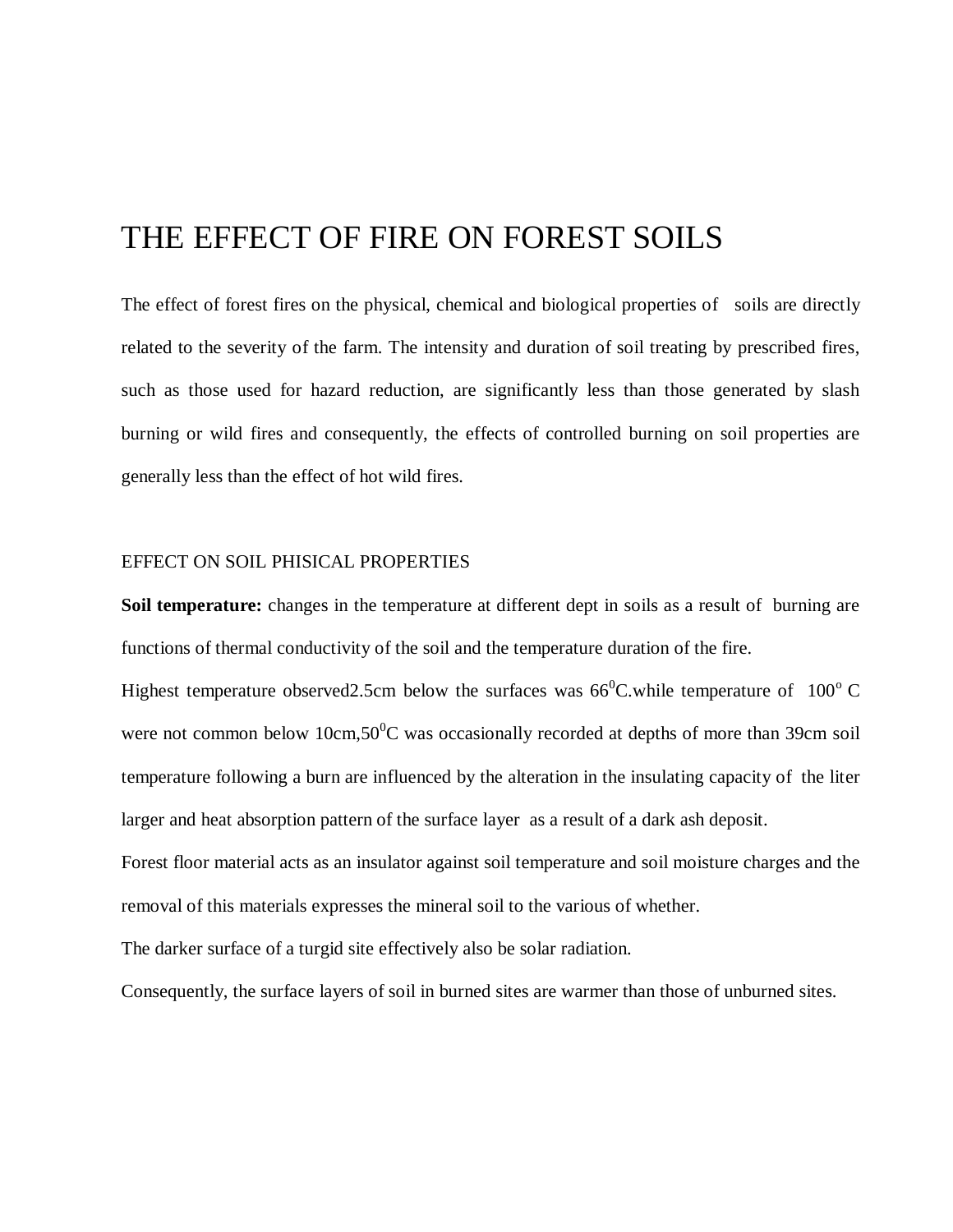Soil moisture: The effects of fire on soil moisture are indirect and are often ill defined. Where the majority of the forest floor is renewed by burning, water absorption and retention by the burrows layer may be significantly reduced. The elimination of this organic mulch results in increased evaporation. The higher temperature of a burned site also tend to increase evaporation. Ash and liter charred materials may filter had to the mineral soil on severely burned sites and reduce the rate of water infiltration and increase run-off. Water repellent soils can develop from hydraulic substances vapourized during burning of surface litter on sandy soils. When OT between  $100^{\circ}$ C and  $200^{\circ}$ C persist for a sufficient period, organic substances can distilt downward into the soil and precipitate to form a non volatile or hydrophobic layer of soil. Dryness (1976) reported that burning increases the water repellency of sandy soil at depths of 2.5 to 23cm which persisted for up to five years after the fire. This condition reduces the water infiltration rate and moisture storage capacity which are of particular importance on the dry sandy sites where repellent layers often develop many sandy soils in forested areas are different to forest once they become excessively dry. Fortunately, they seldom completely dry under a forest floor.

Soil erosion or after fire: Fire generally affects soils erodability if the mineral soils is exposed, either by hot wildfire or by repeated burning over long time periods. Porosity and infiltration used decreased and bulk density increases following fires on many soils. Soil aggregated are dispersed by beating rains and pores may become clogged by fire particles that decrease macropore spaces infiltration and aeration. The action of worms and water soil fauna contributing to soil porosity also may be significantly reduced on frequently burned soils where grazing is permitted, trampling of cattle on burned areas increased soil bulk density more than equivalent trampling on areas with an accumulated litter layer. Generally, the amount by erosion folowng a fire depends on the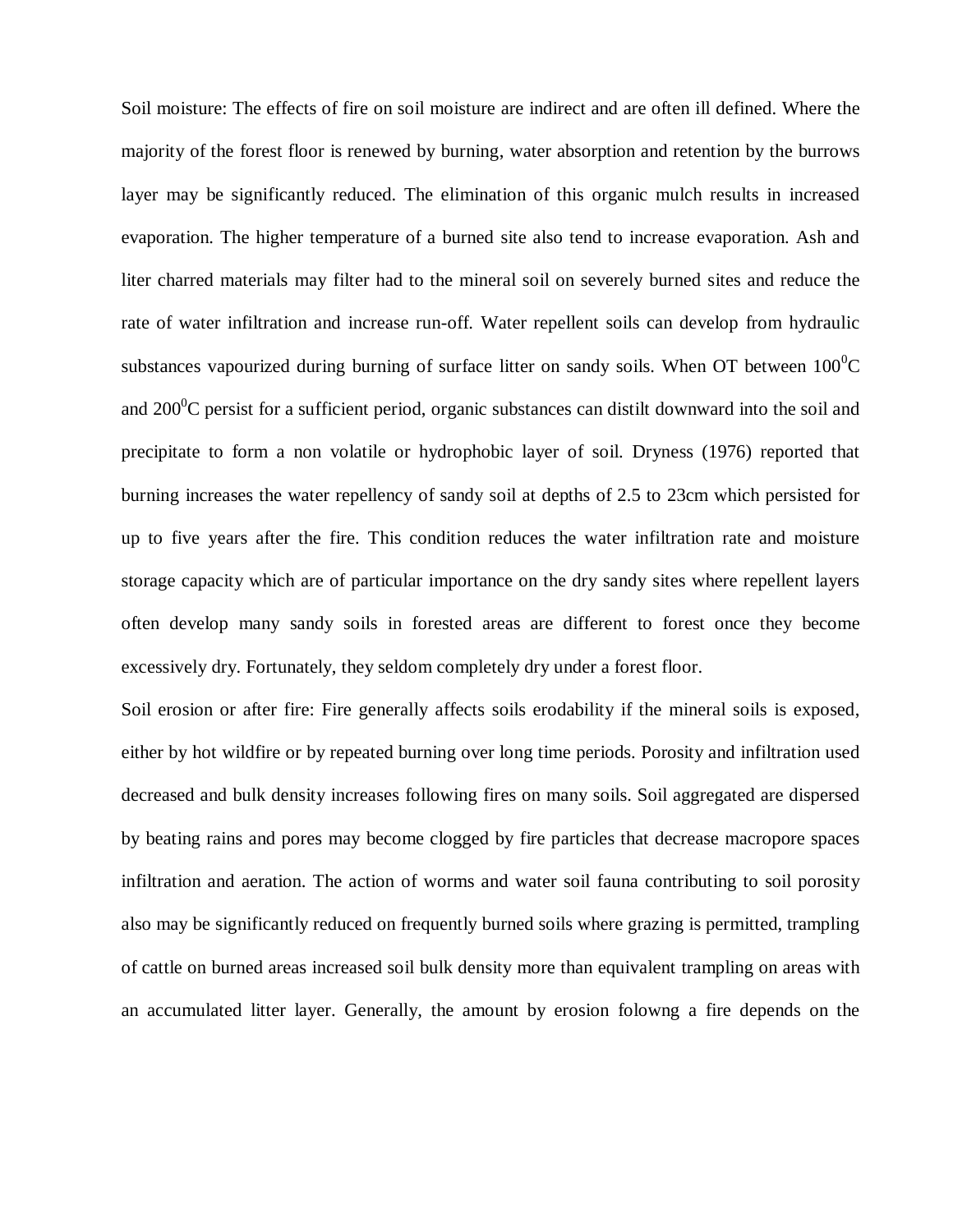inherent erodibility by the soil, steepness of slope, time, amount and intensity of rainfall, severity of fire and plant cover remaining on the soil.

#### EFFECT ON SOIL CHEMICAL PROPERTIES

Organic matter, while layer percentages by the standing biomass and organic matter may be destroyed in a severe wildfire, the materials consumed in a controlled burn are confined to the understorey vegetation and forest floor debris, and only in small part of the total of these may b burned. The amount of material consumed in a prescribed fire depends primarily on the kind and amount of fine present and the whether conditions. It may b as little as 2000 to 4000kg per hectare in an annually burned forest or as high as 4000 to 9000kg per hectare in an annually burned forest or as high as 4000 to 9000kg per hectare in infrequently, burned areas (Wels, 1971).

In spite of obvious losses of organic materials during prescribed burning reports generally leave indicated or significant long term decreased in total organic matter to the soil-forest floor system: Heyword and Psornette 1934 reported that there was no evidence that fire depleted soil nitrogen or soil inorganic matter in wingleaf pine stands of coastal plant. The explanation the apparent maintenance or organic mater in the ecosystem in spite of the various losses during prescribed burning may lie in increases of organic matter in animals soil layers equivalent to that lost from the forest flood (Olsen, 1981). For example organic matter in the 0-5cm of a soil in annually burned wholly pine was burnt 30% more than in unburned plots after 20years (Wells, 1971).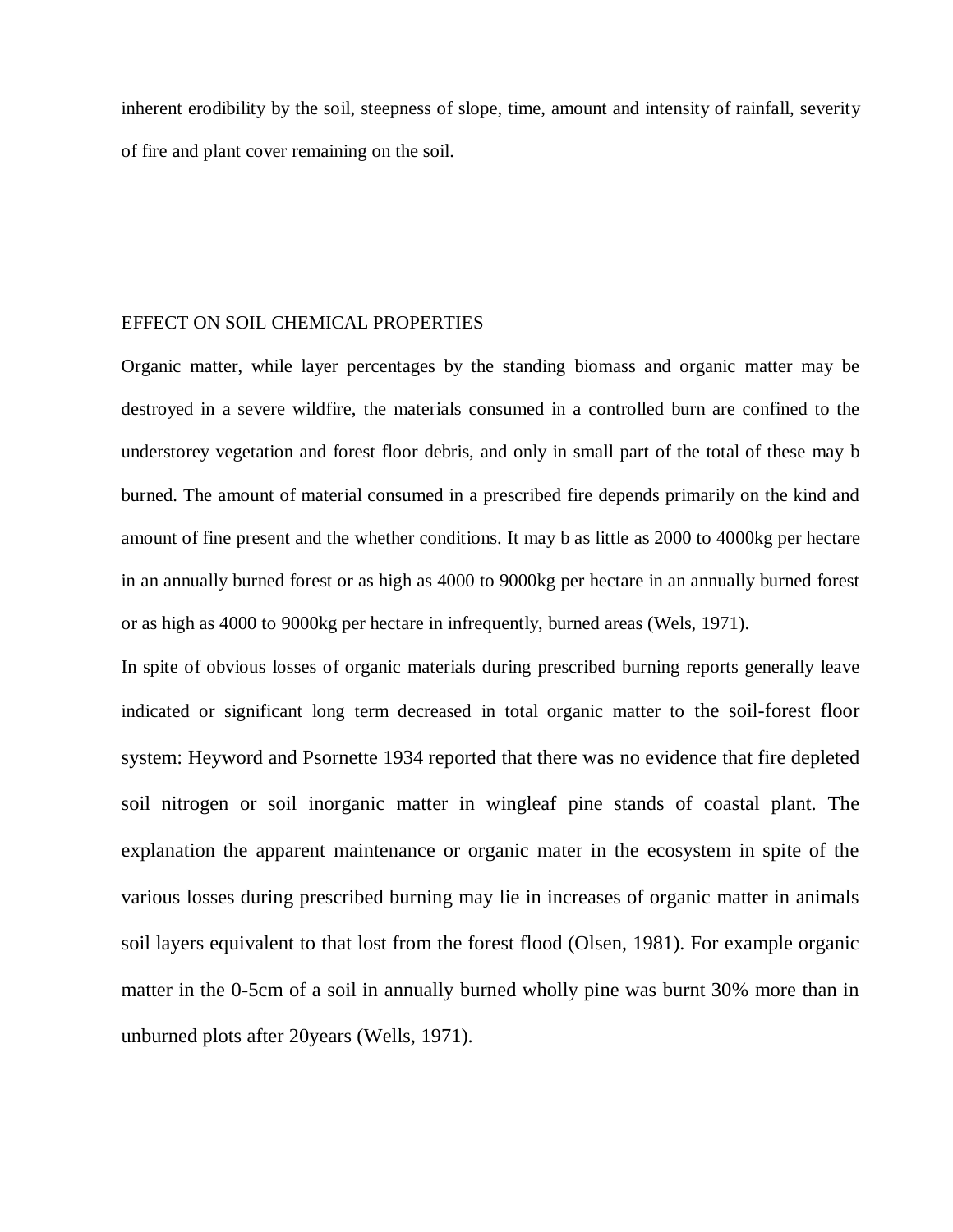Maintenance soil organic matter started not be expected in all burned areas. Certainly hot fires from burning may significantly reduce both organic matter and total nitrogen in the underlying mineral split as well as in the active ground materials.

Total nitrogen violattilities at  $200^{\circ}$ C and thus is easily loss during most fires Knight (1966) found that 25 to 64% of forest floor nitrogen lives lost as fire OTs varied from  $300^{\circ}$ C too  $700^0C$ .

Actual losses have been reported to vary from 75kg per hectare during heavy slash burns. Total nitrogen in mineral soil planning fire has been variously reported to increase, decrease and stay the same (Wright and Bailey, 1988). Wells (1977) reported that while total nitrogen content decreases in the forest floor during controlled burning, it accumulated at about the same rate in the 0 to 10cm of the mineral soil. Heyward and Barnett (1994) reported that there was no evidence that repeated controlled burning of virgin long leaf pine forest depleted soil nitrogen.

While 100 to 300kg nitrogen per hectare are generally violatilized during a controlled turn, it appears that increased biological nitrogen fixation may too a significant extent replace the nitrogen lost from burned areas. There are suggestions (Well, 1971) that increased soil OT, moisture, nutrient supply and pH resulting from a reduction in ground cover and deposition of ash in burned surface may favour both symbiotic and symbiotic fixation of nitrogen. Leguminous plants are often more prevalent in burned areas (Cooper, 1978), and the activities of some nitrogen-fixing bacteria and blue-green algae are though to increase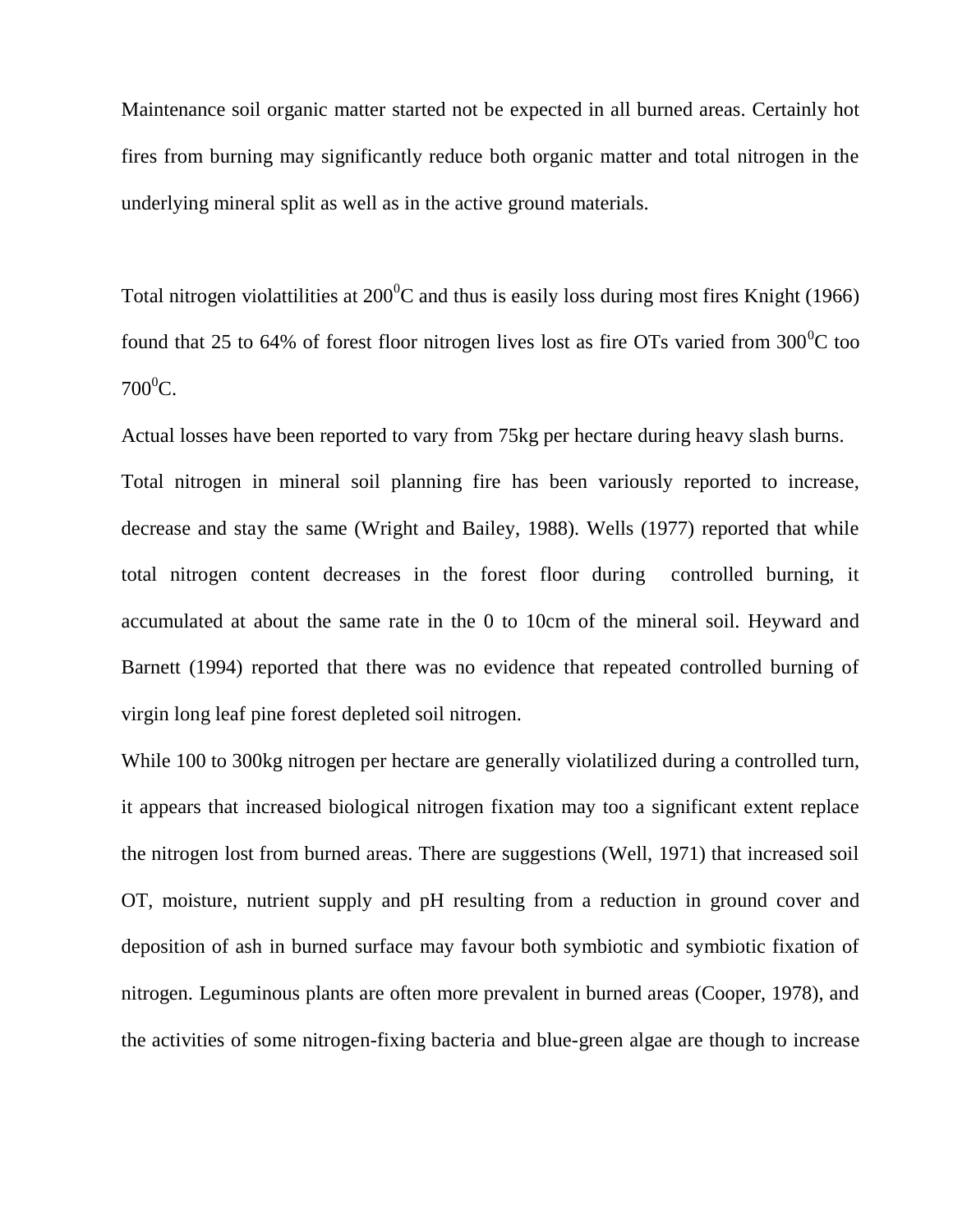in the pH volume of the surface soil increases. Burning decreases activity of the human layer and this may encourages mineralization of nitrogen. The ordinarily mineralization of nitrogen in the human layer is very slow. Burning of the rate of mineralization deposit the loss in the total maount of nitrogen, burning greatly increases the mineral nitrogen.

Soil acidity: In general, the hydrogen ion concentration decreases after burning. This rises the soil pH value, at least in the upper 10cm. such changes last for various lengths of time depending on soil exchange capacity and rainfall.

#### CATION-EXCHANGE CAPACITY

CEC often decreases after burning. The amount of decrease varies with the severity of the fire and with soil type. The decrease in CEC is most likely due to reduction in humus content of the mineral soil. The destruction of colloidal humus begins at OTs between  $100^{\circ}$ C and  $250^{\circ}$ C. During severe fires up to 20% of the CEC in sole highly dependent an humus for their CEC may be lost. Medium and light fires often have little effect on the CEC. All fires tend to increase base saturation, although the increase may be short-lived if in the absence of vegetation there is excessive leaching.

Available nutrients: The forest flour contains a substantial portion of the nutrient receive in most forests. It has been printed out that in unturned forests, forest floor organic matter slowly decomposes and nutrients are made available for use by higher. Plants through biological oxidation. Fire drastically speeds up the process of oxidation, and some of the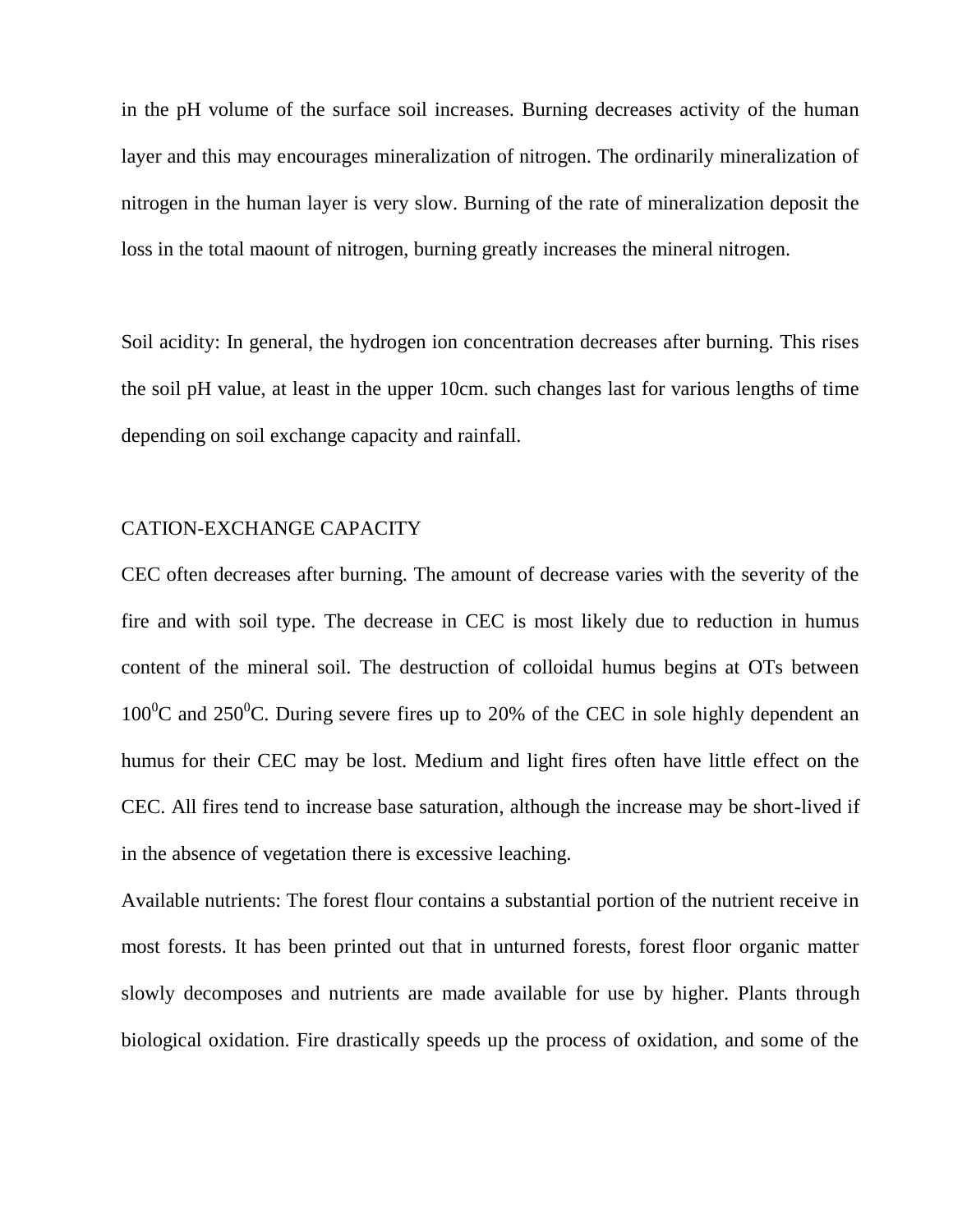mineral nutrients thus released are dissolved and rapidly leached into the mineral soil. Ash deposit from a fire increases the available phosphorus, potassium, calcium and magnesium. These increases in available nutrients are greatest directly after a fire, but increases in some elements often persist for 5 years or longer.

Nitrogen, even though a considerable amount may be voltilized, is added to surface soil after a fire. Much of this may be in the form of ammonium ion side nutrients decompose at OT in excess of  $150^{\circ}$ C (Raisan, 1979). If the soil is moist, there may be significant uptake of nitrogen before nitrification begins (condition favourably nitrification) raised pH volume and base saturation are also created by lowering.

Once free nitrate is formed, it is highly mobile and can be easily lost from the ecosystem or used by grassing organisms.

Only when insufficient plant growth follows a fire will excessive amounts of nitrate accumulate or be lost from the system.

#### EFFECT OF FIRE ON SOIL ORGANISMS

Most soil organisms are sensitive to changes in soil OT, soil moisture and nutrient supplies, yet there appears to be little agreement among researchers on the effects of fire on those important contributors to the forest ecosystem. Reasons for the differences largely relates to differences in environmental requirements among the various microflora and mesofauna and to differences in experimental techniques.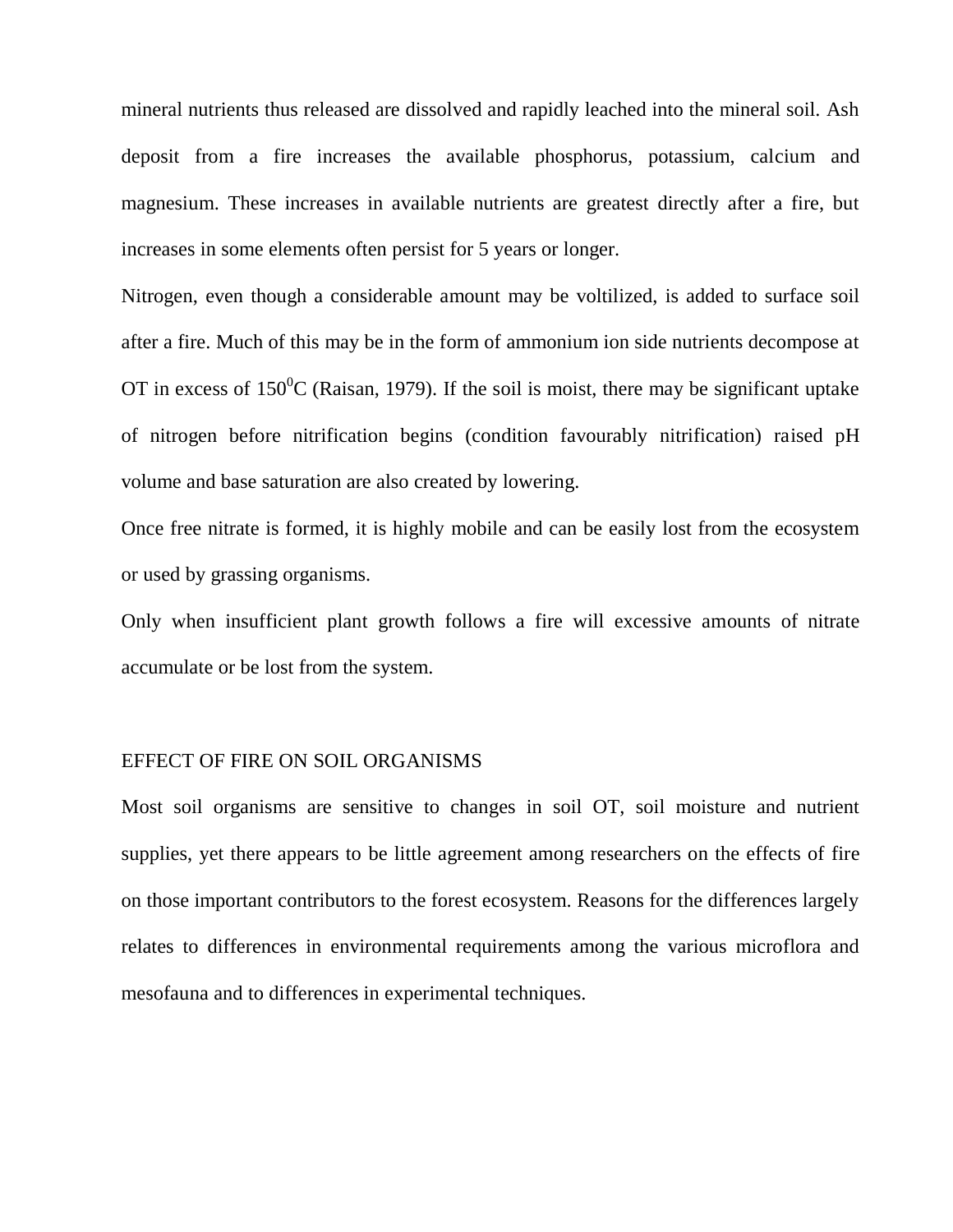Soil microbes: Heat can cause immediate reductions in bacteria populations (Ahlgren, 1974), but the extent of the changes in microflora populations depends on the intensity and duration of the fire, soil moisture and texture, and depth at which the organism resides within the soil.

Heating the soil for one hour at  $100^{\circ}$ C produces an initial depression in numbers of bacteria, followed by a sharp increase.

The population decline may last the first positive rainfall and after a few months populations in the upper 4cm of soil on burned land may be higher than on unburned area. Jorgensen and Hodges (1971) reported few indications that presented burning of a, pine plantation adversely altered the qualitative or quantitative composition of fungi or bacteria, plus actinomycetes to the extent that soil metabolic process were impaired.

Ahlgren (1974) suggested that fungus species comprising the population can burned land might be expected to differ from those on unburned land of the habitat requirement of the organisms. Since surface soil reaction varies from alkaline soown is the ash minerals are leached out, the species of fungus found in an area probably vary with age of turn.

Little is known the effects of fire on algae, but they are reduced in surface soils in a manner similar to other microorganisms. However, this reduction is apparently temporary. They generally thrive under alkaline conditions and are often the first organisms to colonize burned wetlands. Increased populations of algae should be expected under these conditions.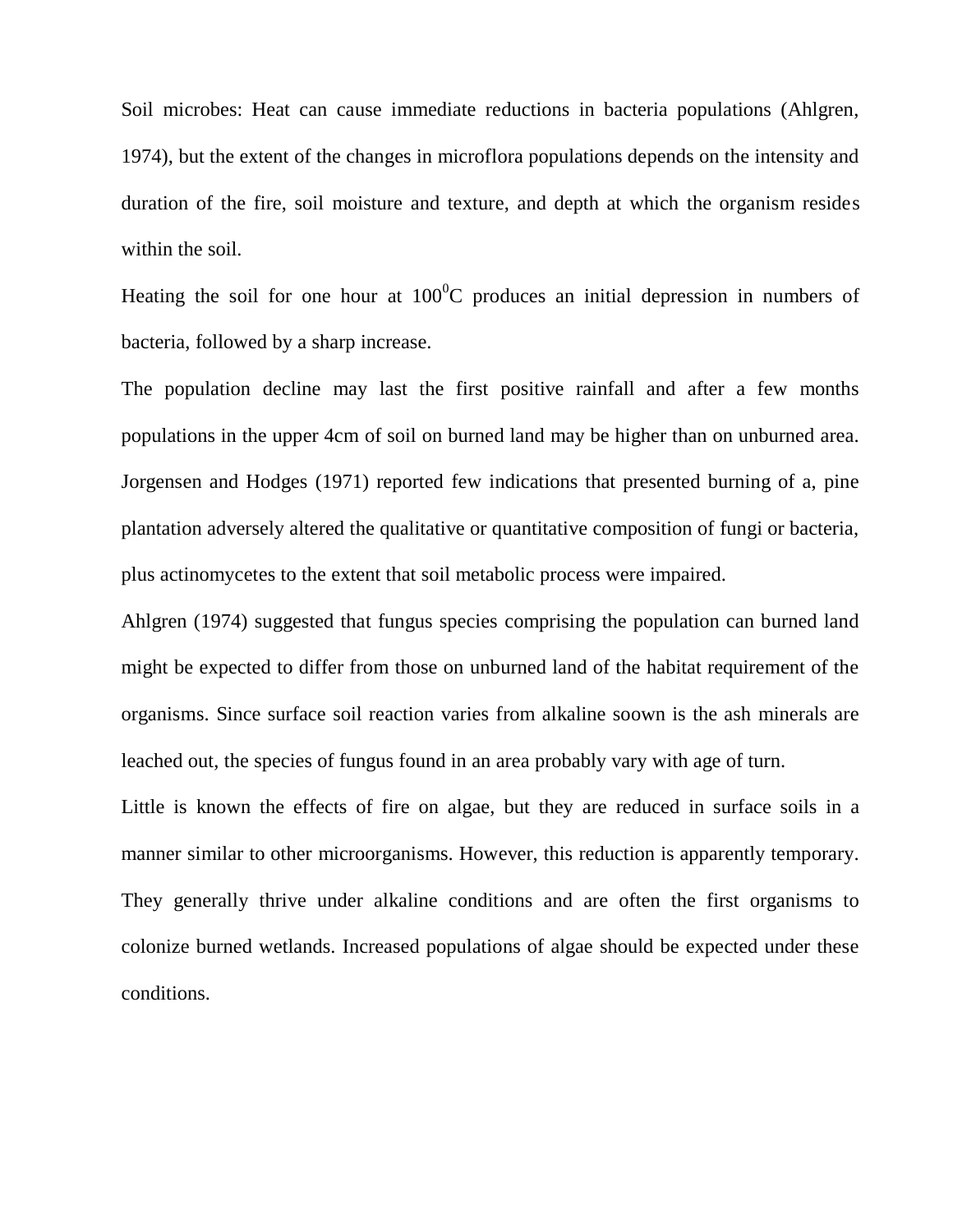The activity of blue-green algae and nitrogen fixation by other organisms may be enhanced by increases in available nutrients, decreases in soil acidity and increases in light intensity at the soil surface are to burning and reduction in ground vegetation.

Soil Animals soil known include those animals living in the forst floor and the mineral soil for al or part of the year.

Many of them move back and front between the low strata, the preferred startum depending on their stage of development or environmental conditions. The effects of fire on soil animals, thereafter, depend on their habitat and mobility as well as the tolerance of the organisms to heat and denication. In prescribed burns, the heat of the fire may be less important in reducing insect population, than their environmental changes brought about by fire. In fact, most organisms in the top 2.5cm of mineral soil apparently survive moderate fires. Buffingtor (1969) attributed the decrease in soil animals after firest to loss of both incorporated and unincorporated organic matter that reduces for the supply for the smaller organisms and, in turn, for their predators.

Fellin and Kenoredy (1972) reported that those were generally more arthropods, present in order prescribed to burns than recent burns in forest.

Ants are less affected by fire than other groups of insects because of their adaptations to the hot, characteristics conditions of early post fire tap soil.

Furthermore, their cryptic habits enabled them to survive fore below the level of intense heat and their social organization adapts them to rapid reestablishment on burned land.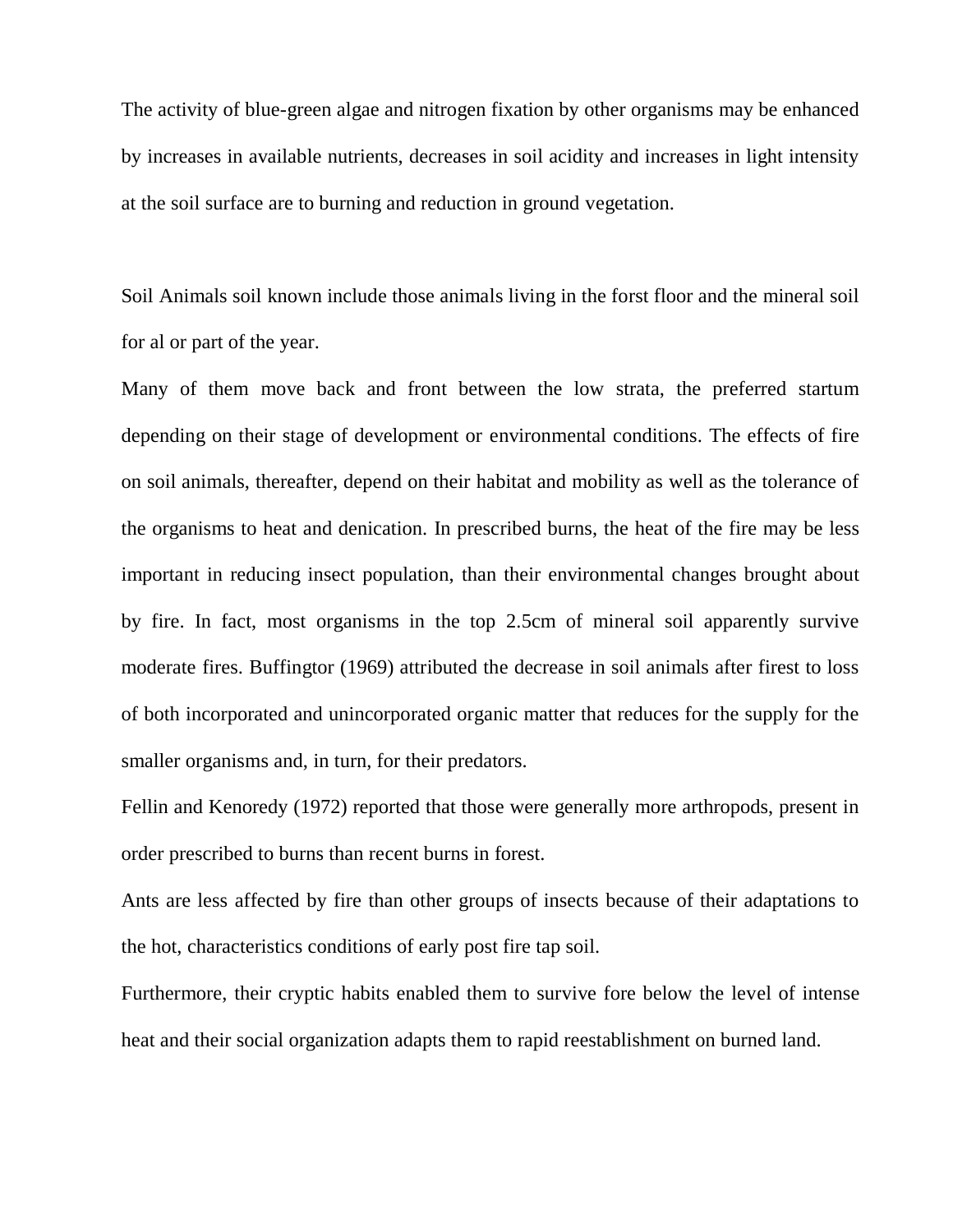Earthworm populations are apparently significantly markedly reduced by most fires. There are some indications that the earthworm population moisture be more influenced by post burn adverse moisture conditions and food supply than by excessive OTs during burning.

#### **FOREST FLOOR**

#### **Properties of forest floor**

Many factors such as soil characteristics, climate and trees species that influence tree growth and rate of organic matter development also affect the physical and chemical properties of the forest floor humus.

#### **Physical properties**

The stage of litter affect the physical and compaction emerge other things floor. Mean bulk denote field and saturation capacity vary with type and age by forest (tree) and Baci (1965). Wooldridge (1970) reported the maximum water holding capacity of forest floor to range from 1.9cm under pine forest to 3.2cm under mixed longer forests in central Washington. Water holding capacity is also known to increase with compactness of the litter.

In addition too greater water holding capacity, the greater hydrologic conductivity of the forest floor is important in a flouring water to filtrate the soil. The high percentage of large pores in the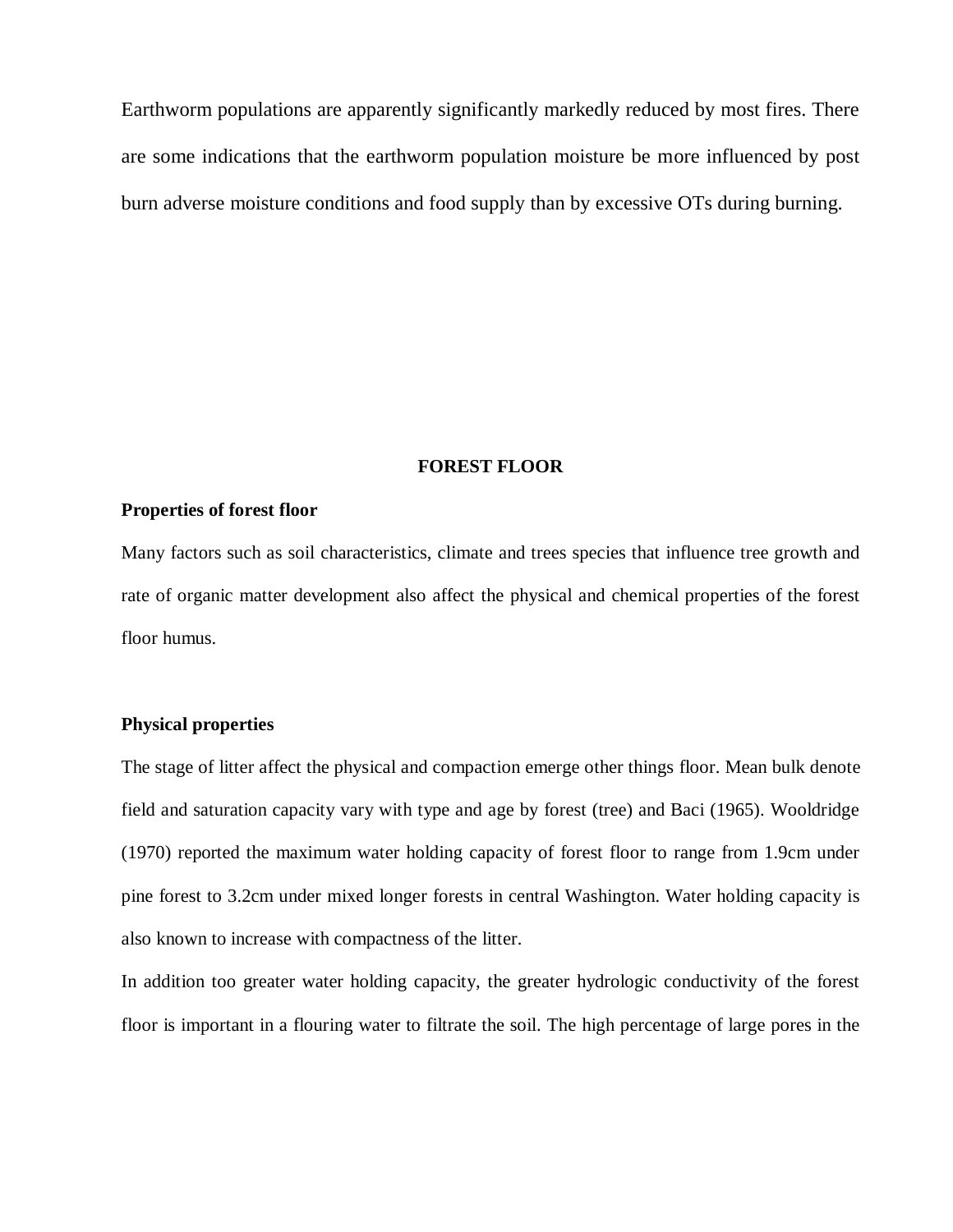forest floor leads to increase aeration on wt sides, but causes the larger to dry quickly on exposed sites.

#### **Chemical properties**

Fresh litter is composed of a large number of complex organic compound, the relative percentage of which vary in different plot plant and in different species ages of materials and the soil on which they were produced. However same general comments can be made on the changes/composition of the forest floor. The relation ash content of plant parts is lowest for whole wash and highest for leaves. Supposed normally has higher ash content than heart washed Bray and Garhton (1964) reported that ash content is higher in litter of hundred species generally contain higher concentrations of N, P, K, Ca and Mg than to leaves at the foresters. The age of the leaves at the time theory reach the parent floor also influence their composition. In most species, percentage of N, P and K decreases as the gravity season progress, a although miry not always mean a decrease in absolute amount. The PH value, C:N ratio C:P ratio and concentration of invest constitute in the unions organic larger are influenced by both the know of soil and type of vegetation. These influence soil development and stand composition.

The C: N ratio gives an indication of availability of N in the floor and by its rate of decay. In general the ratios of C: N are wide in forest floors and decreases as decomposition produces. It is generally lower to those agricultural soils.

The concentration of K, Ca, and Mg generally decreased from the spray litter to that of the lower humus under same stands, while aluminum concentrations increased with depth. This indicates that the bases are elevated to a greater extent than same other elements. On the other hand, the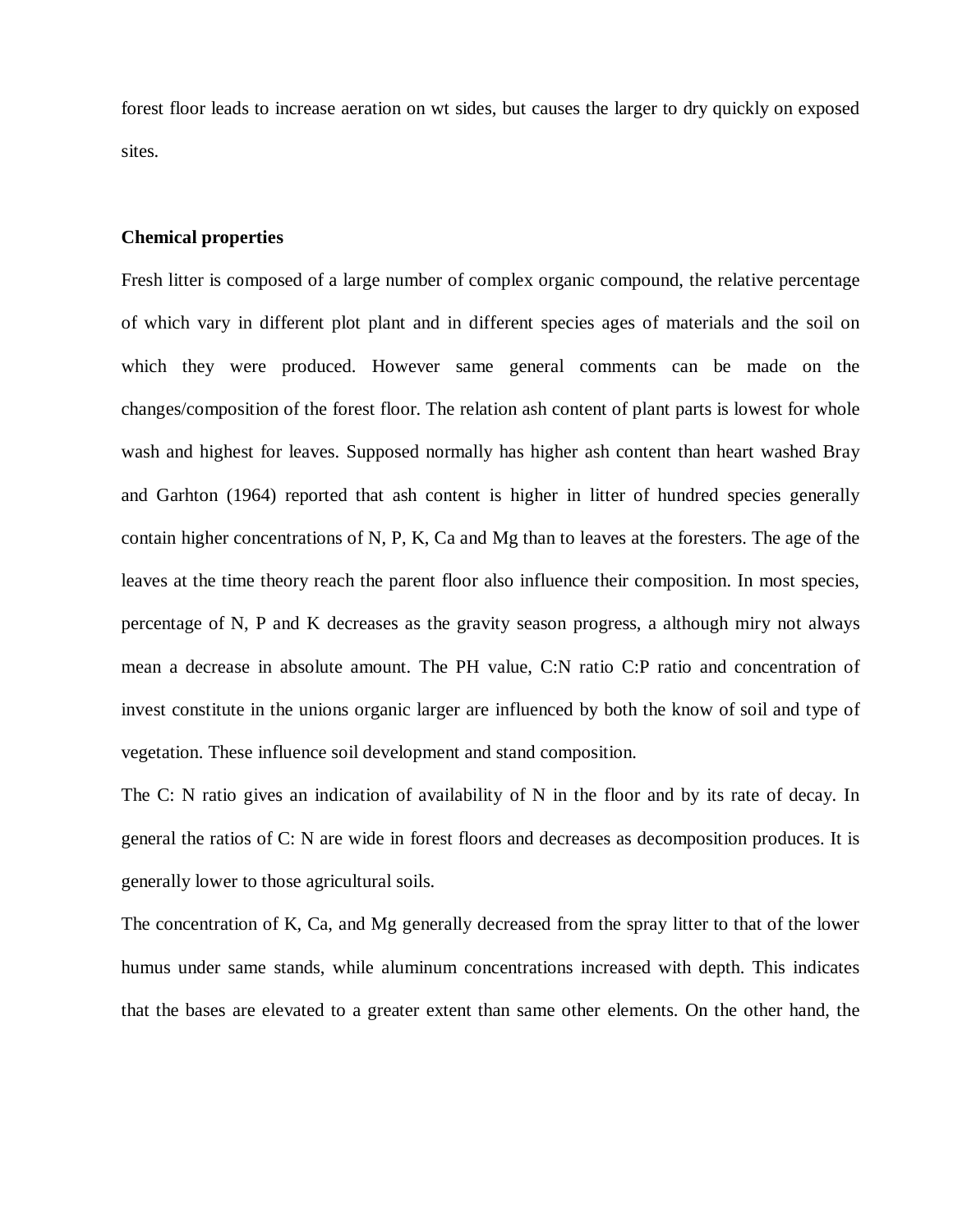increases in aluminum concentration, as well as that of iron and manganese in more decomposed largest; reflect a concentration of these elements a contamination from the minerals soil.

Relatively large quantities of nutrients are stored in the forest floor. Regardless of whether the forest floor is development under cool or area climate, it is the home of most soil organization, the reflection of most nutrients involved in lynching process and the very life of the soil itself. The total intent of nutrients is honoured dictated by the amount and composition of the forest floor which is influence by forest vegetation climates mineral soil and the accumulation period following a major disturbance of the forest floor.

#### **CONDITIONS INFLUENCING BIOLOGICAL ACTIVITY IN SOIL**

1. Level of inorganic materials and soil acidity

Soil animals include both primary consumed and predators which return their energy by consuming plant part or preying in other organism. Soil acidity and level of inorganic and activity affects animal number and activity as a consequence of affecting their feed. Animal proportion is long in fertile soils capable of producing abundant food supplies.

2. Moisture affects microbial activity because as a component of protoplasm, it must be available for vegetative development. An over attendance of  $H_2O$ , however restricts gaseous exchange, lower the available  $O_2$  simply and treated anaerobic conditions. Because microbial population are sensitive to soil moisture conditions community size and composition in a given soil vary with fluctuation in moisture. Aerobic predominant in well aerated soils, but this change to a largely anaerobic population under water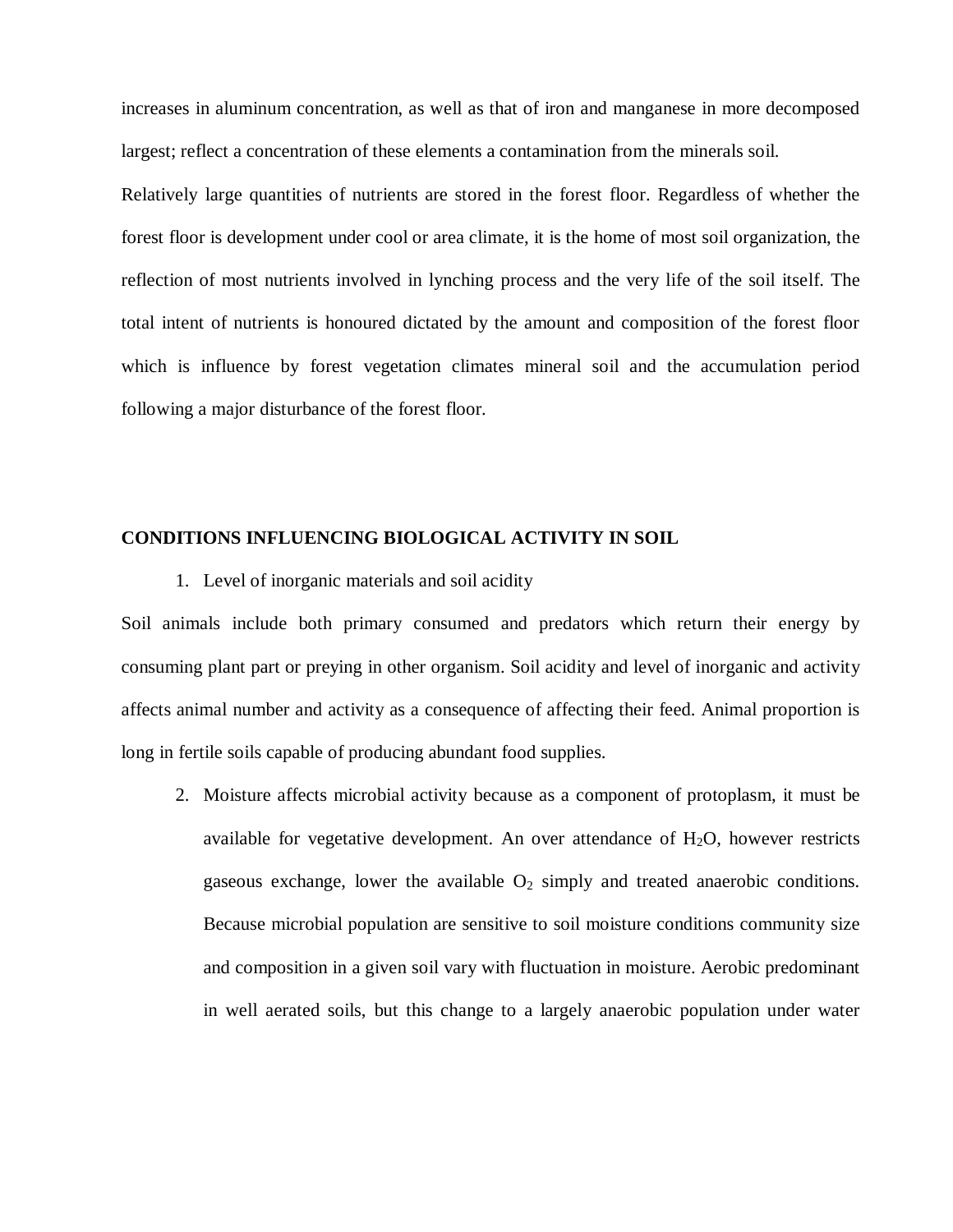tagged conditions. The maximum density of micro organism however, is usually formed at 50 to 70% of the water holding capacity of the soil (Alexander 1977).

- 3. Temperature affects the acidity of all soil organisms, but not to same extent. Each microorganism has an optimum temperature for growth and a range outside of which development causes. Most soil organism grows best in  $25\text{-}35\textsuperscript{0}C$  range, but can bourse and develop at both higher and lower temperature. Temperature affect population size and rate of biochemical processes carried out by the micro flora up to the optimum temperature for the transformation.
- 4. **Nature of soil organic matter:** The addition of carbondioxide materials directly affects the chambers and activities of all heterotrophic organisms and indirectly affects autotrophic organisms. The application of saw dust, the forming under of green manure crop in a nursery can stimulate population and activities resulting in nutrient mobilization. Highly acid conditions inhibit activities of many common bacteria, algae and actinomy Cates but most fungi are able to function over a wider PH range; consequently, the microbial population of acid forest soil is commonly dominated by fungi. This is not necessarily because fungi respond better to acidic conditions but rather, as a consequence of lack of microbiological competition for the available food supply.
- 5. **Season:** The season of the year influences temperature moisture and food supplied and indirectly regulates microbial activity. Microorganism is usually most active in spring and fall in the temperature zone. Generally, the numbers of organisms' fluctuation closely with seasonal changes in temperature and moisture.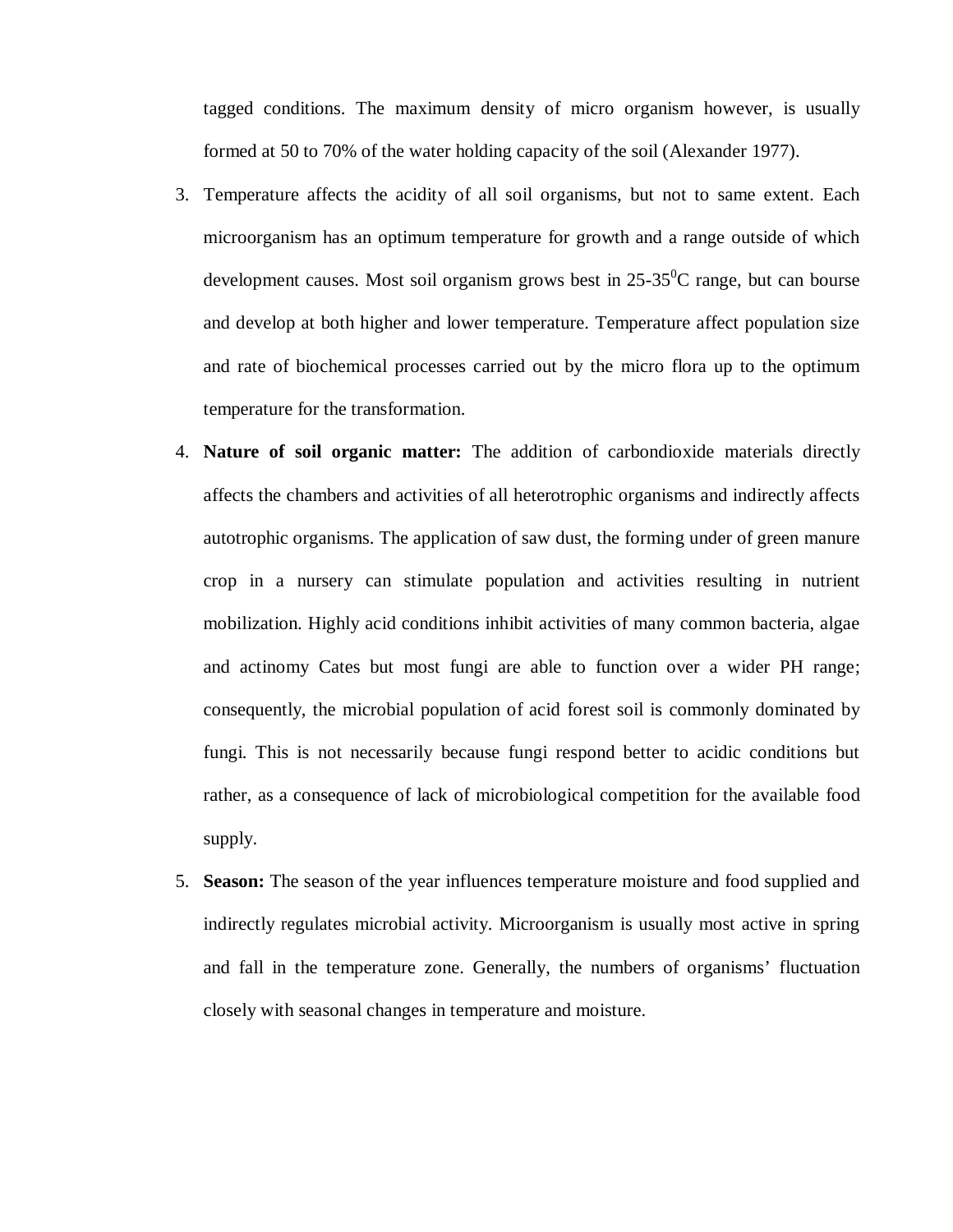6. **Soil depth:** This is a secondary ecological variable that influences soil microorganism. The greatest concentration is in the top few centimeters of forest soils with a rapid decline in numbers of most organisms with depth. The decline is in microbial activities with depth is mostly due to the decrease in organic matter and oxygen.

#### **TROPICAL FOREST SOILS**

Tropical soils are extremely variable and have less well studied than temperate soils. Furthermore the dissemination of information concerning their properties and management has been impeded by their large classification.

Sanchez (1976) summarized the distribution of tropical soils at the subside level from a generalized map based on the U.S Taxonomy.

Orisons and Ultisols Sanchez (1976)

Calculate that those two orders of acidic infertile soils make up only about one-third of the total land area of the tropics. However, they are the most abundant soils of the humid tropics where they carer almost two-thirds of the area. Oxisoils are deep, well-drained, red of yellowish soils, with exullent granular structure and little contrast between horizons. Oxisols generally have good physical properties but their poor chemical properties are direly responsible for the fact that a large percentage of these soils are devoted to forestry. They are formed on the Gnyune and Bridjilinu Shrield of the Amerizen Baffin and along the western coast of Colombia. In Africa, they are located in parts of Cameroun, Gelon, central Zaire eastern Madagastar, Literia and Sierra Leone. They make up 3% of site of tropical Asia.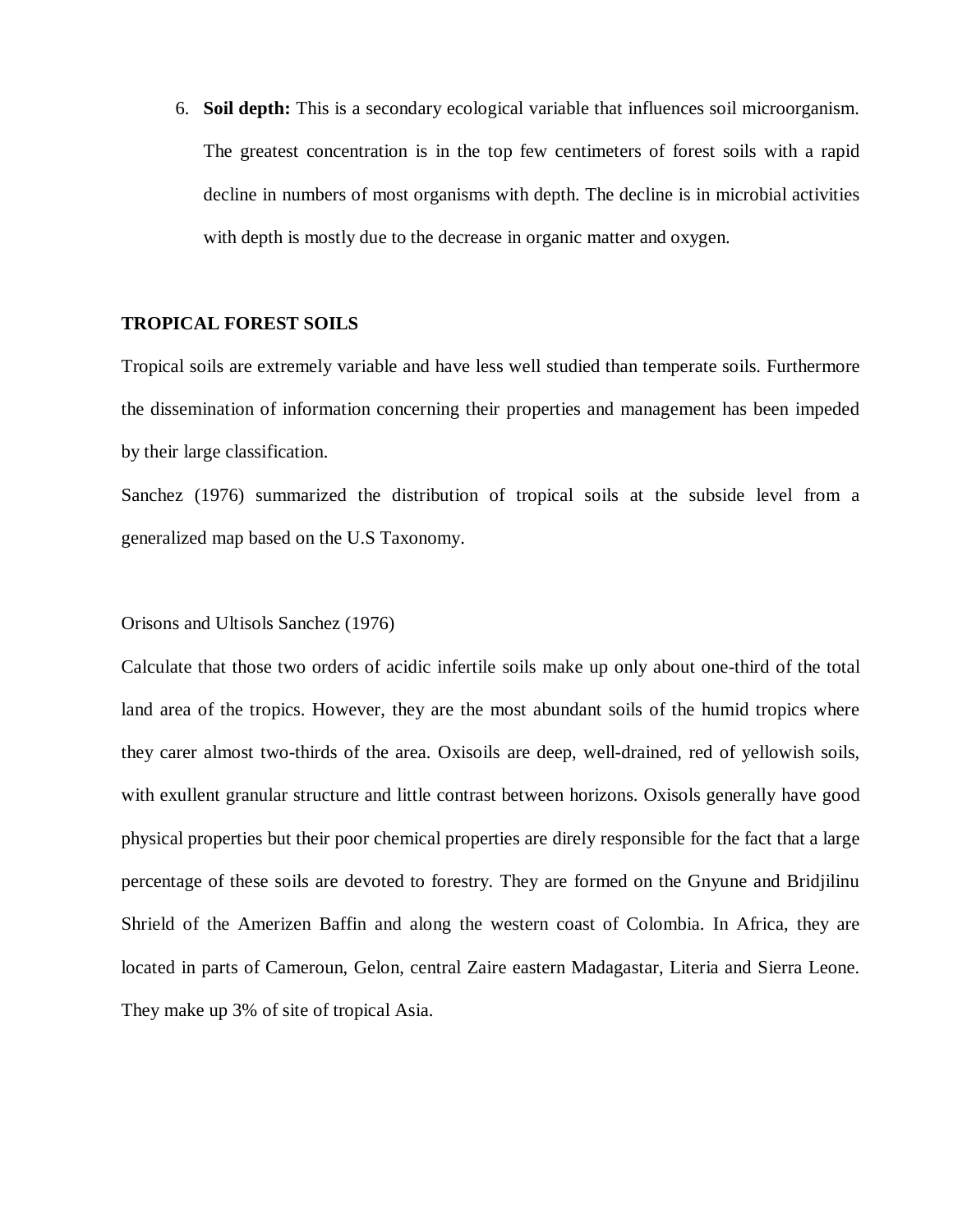The Oxisols and Ultisols because of their abundance and relatively poor chemical properties for agricultural use, must be regarded as the most important forest soils of the tropics. They are similar in that they are both highly acidic and are often deficient in one or more of the following elements: P, K, Ca, Mg, S and various micronutrients. They generally are high in exchangeable aluminum, but low in effective cation exchange capacity resulting in a high leaching potential. They often have a high capacity to mobilize phosphorus especially those soils with clayey surface horizons. While physical properties are good, some oxisols have low water holding capacity and many ultisols are particularly prism to erosion.

Aridisols: These soils of arid regions belong to the second most prevalent soil order in the tropics. They cover apart 18% of the tropical land area mostly in Desert regions of Africa and Southern locations in the Americas and Asia. Aridisoils are generally considered forest soil and are disorderly in terms of afforestation for prew and conservation pruposes.

#### **Aridisoils vertsols and Mollisols**

Those high base status soils a prevalent in well-drained tropical are vertisols and mollisols are of minor important alfisols occupy about 18% of the tropical area. Nearly all of these soils are devoted to agriculture, the alfisols are similar culture and most other characteristics to a ultisols and oxisols, but they less acidic and inherently mere most are deep, well-drained, red and yellow soil. Frequently, as in the Amagan Basis, the occur as small inclusions in areas by oxisols and ultisols. Alfisols are four the drier areas of Brazil and along humid coast of Ecuador. They occur in areas of the Philippines and Jorn and are indespread in the forest zone of West African, Ivory Coast to Eastern Nigerian latter areas not only experience in excess dry season each year, but also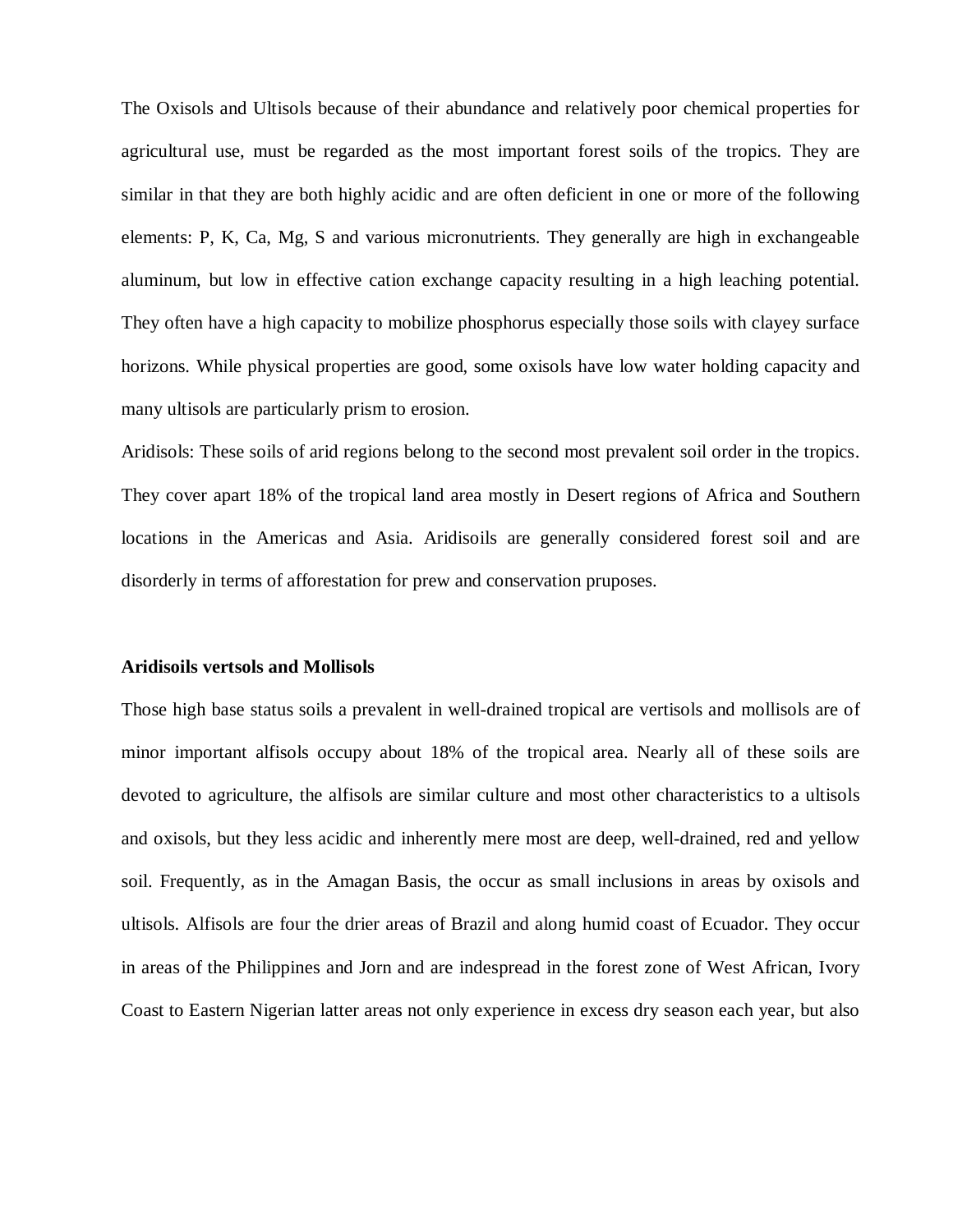have a sandy to general surface layer underlain by gravelly materials, resulting in, soil moisture deficits unfavourable to agricultural use.

Inceptisols and Entisols: These young soils each cover about 8% of the tropics. They are generally, excellent forest soils, but because of their relatively high fertility, they are frequently used for agriculture. For example, the inceptisols, young soils with limited horizons differentiation, include the poorly drained aquepts that are widely used for low land rice production in Asia. However, there are Aquepts in tropical Africa that are used porosity for forest production because disease problem limit human habitation.

Well-drained inuptisols of volcarnic origin (Ad depts.) are generally fertile and have excellent tropical properties although they have a high a high P-sorption capacity, they are excellent agriculture as well as forest soils. They are found in Philippines, Jorn and part of central Americans. In Asia they are used for rice production. They are not extensive in tropical Americas or Africa.

Entisols are soils of such recent origin that they do not show significant horizon differentiation. They include well-drained agricultural soils (Fluents), deep acid sands (Psamonents) and shallow soils in steep slopes or even rock entesols (orthentai). The fluent highly productive soils and most are undercultivation, but the psamments and the litter Entisols are limited by poor fertility, low in holding capacity, or shallow rooting zones, making them generally unsointable for agriculture and best left uncleared.

Spodosols: These soils derived from coarse sandy materials are also known a podzols. They are found throughout the Arizon Basin, except in hordophins, at the elevations in Central, America and some Indonesian islands. They probably occupy less than 1% of tropical lands because they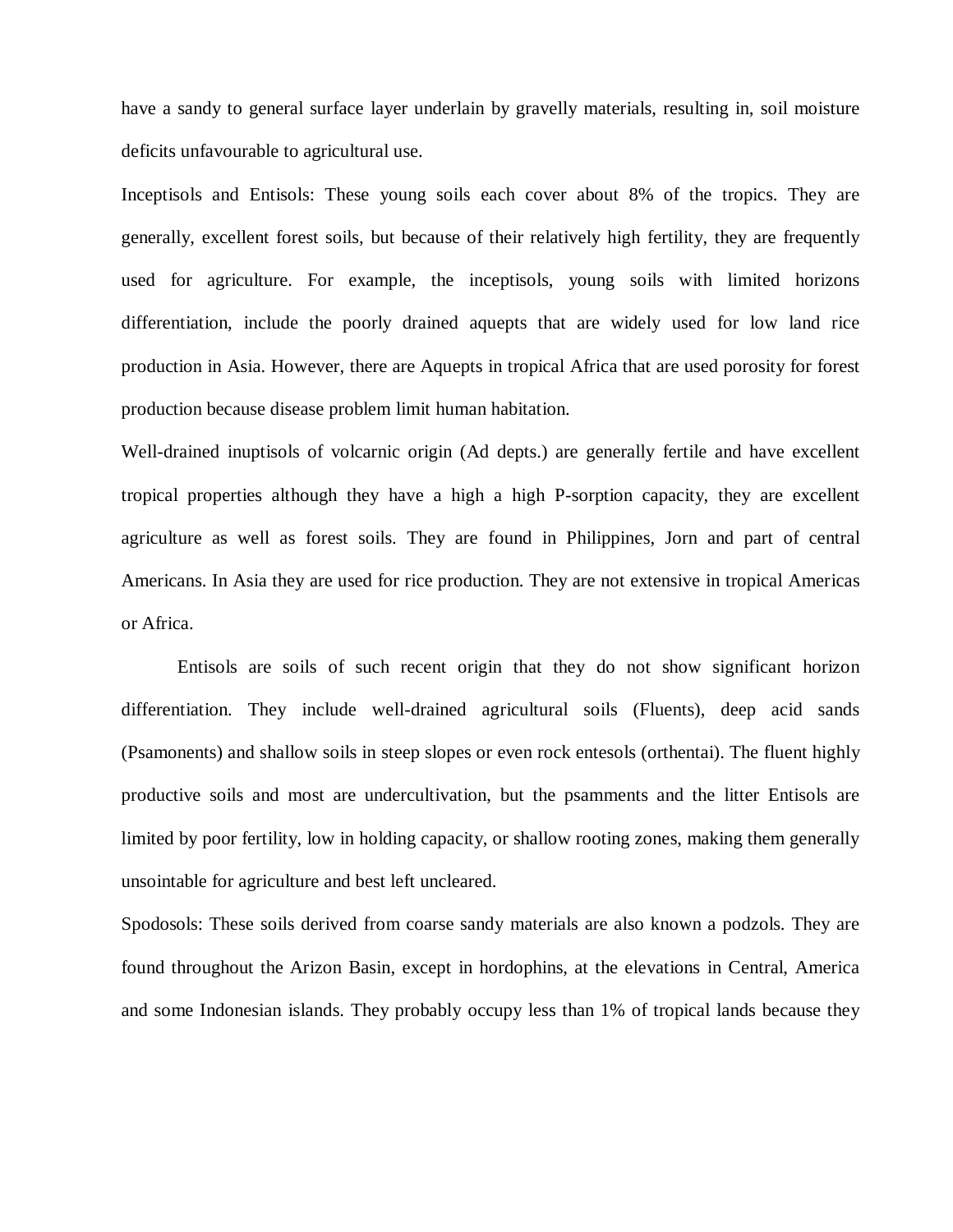are acidic infertile, an generally posses poor physical properties that should be maintained in forest.

#### What is a forest Soil

In the broadest sense a forest soil is any soil that his developed under the influence of a forest cover. This view recognise the unique effects of rating by trees specific organisms associated with forest vegetation the litter longer and elevation promoted by the products of its decomposition on by genes.

By this deposition forest soil can be considered to cover approximately  $\frac{1}{2}$  of the earths land surface. Essentially all soil except that of tundra, anarstra grassland and desserts were developed under a forest and have acquired some distinctive properties as a result of that association Kenny (1964) estimated that about 30% of the worlds land surface is covered by forest of various types.

Distinction between forest soils and cultivated soils

- 1) The forest cover and its resultants forest floor provide a favourable soil nutrient climate which promote a more diverse and active microflora and found them are found in agricultural soils. The role of these organisms as mixers of the soil and intermediaries in nutrient cycling is of much greater importance in forest soils than in agricultural soils
- 2) The deep-rooted character of tree leads to another unique feature of forest soils. Although the great majority of rocks occur at or near the soil surface, deep roots also take up both moisture and nutrients. Thus, deep soil horizons, of little importance to agronomic crops, are of considerable, importance in determining forest site productivity.
- 3) The physics of both overland and subsurface low of water are quite different in deep steep forest soils from those in cultivated soil. Steep slopes under forests have their surface